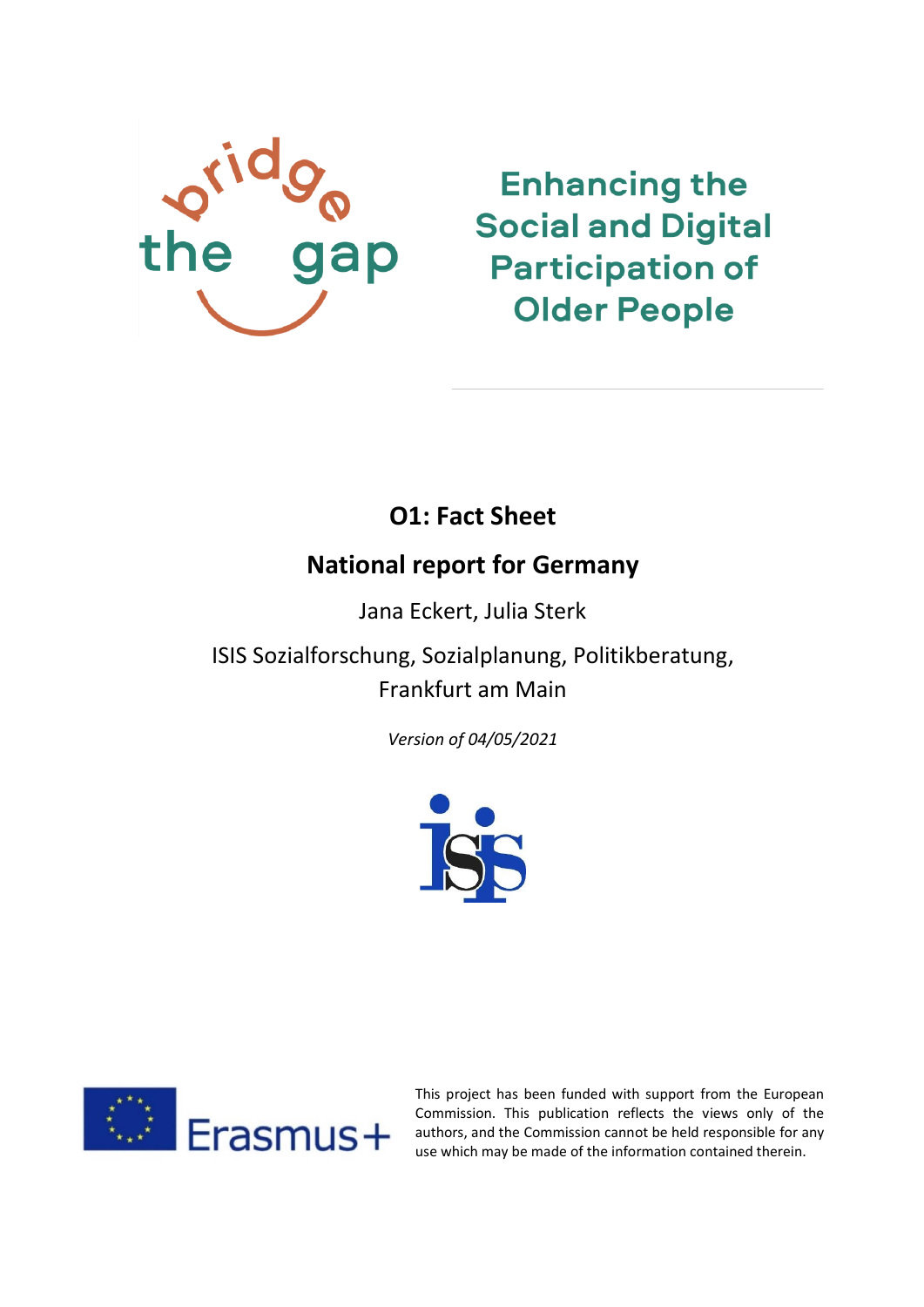# **Table of contents**

| 1.  |                                                                                               |                                                                      |  |  |
|-----|-----------------------------------------------------------------------------------------------|----------------------------------------------------------------------|--|--|
| 2.  |                                                                                               |                                                                      |  |  |
| 3.  |                                                                                               |                                                                      |  |  |
| 3.1 |                                                                                               |                                                                      |  |  |
|     |                                                                                               |                                                                      |  |  |
|     | 3.2.1                                                                                         |                                                                      |  |  |
|     | 3.2.2                                                                                         |                                                                      |  |  |
|     | 3.2.3                                                                                         |                                                                      |  |  |
|     | 3.2.4                                                                                         | Benefits and challenges of the digitalisation for older citizens  10 |  |  |
|     | 3.2.5                                                                                         |                                                                      |  |  |
|     | 3.3 Best practice examples of co-producing age-friendly environments with the facilitation of |                                                                      |  |  |
|     | 3.3.1                                                                                         |                                                                      |  |  |
|     | 3.3.2                                                                                         |                                                                      |  |  |
|     | 3.3.3                                                                                         | Sprayhilfe statt Gehhilfe - Old Robinson Sprayers, Hanau  16         |  |  |
|     |                                                                                               |                                                                      |  |  |
|     | 3.4.1                                                                                         |                                                                      |  |  |
|     | 3.4.2                                                                                         |                                                                      |  |  |
|     | 3.4.3                                                                                         | Strategies to attract and address potential training participants 18 |  |  |
|     | 3.4.4                                                                                         |                                                                      |  |  |
|     |                                                                                               |                                                                      |  |  |
| 4.  |                                                                                               |                                                                      |  |  |
| 5.  |                                                                                               |                                                                      |  |  |
| 6.  |                                                                                               |                                                                      |  |  |
|     |                                                                                               |                                                                      |  |  |
|     |                                                                                               |                                                                      |  |  |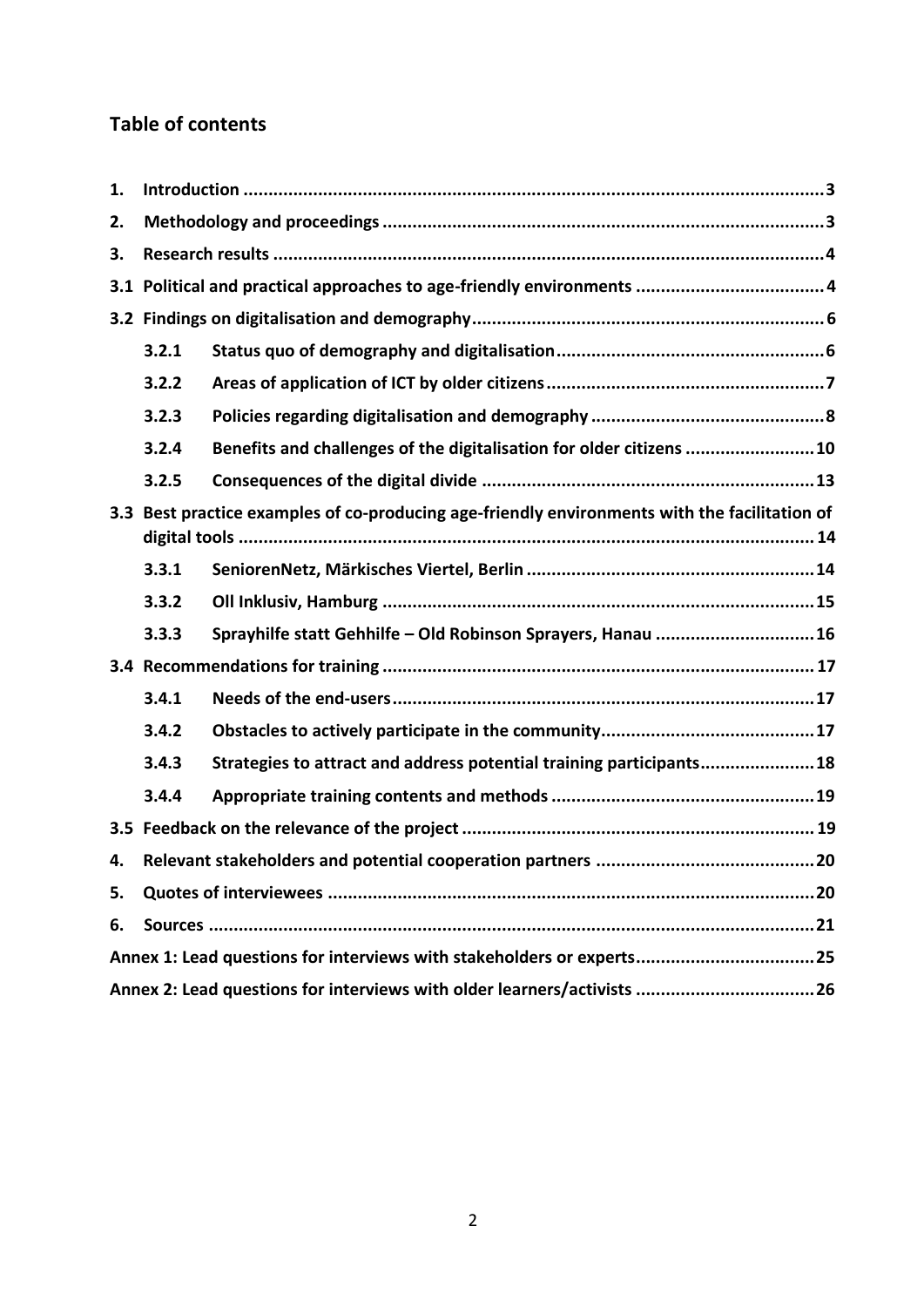# <span id="page-2-0"></span>**1. Introduction**

The demographic development calls for measures to enable older people to live autonomously and shape living environments in a way that their independence and the social participation is supported. Simultaneously, the transformative power of digitalisation is visible in almost every field of our society. The speed of digital development is going that fast that even younger seniors cannot keep up the pace. New knowledge and skills are needed to be able to fully participate in society. It is highly important that we reduce the digital gap that divides certain groups (e.g. older people) from those with full access to the digital world. The Bridge the Gap! project aims to create age-friendly neighbourhoods and reduce the digital divide between generations by developing trainings that empower and train older people to explore, analyse and (re)shape their neighbourhoods with the help of digital tools.

The Intellectual Output of the research phase is the Bridge the Gap! Fact Sheet. It is a basis for the partnership as regards content as well as for the promotion, dissemination and implementation of the project. The Bridge the Gap! Fact Sheet aims to inform about the subject older people in the digital era as well as interesting best-practice examples of participation in older age – with a focus on age-friendly environments and ICT. This national report for Germany describes the research activities and summarises the main findings to be included in the Bridge the Gap! Fact Sheet, as well as fruitful training settings and content for the development of the training.

# <span id="page-2-1"></span>**2. Methodology and proceedings**

In order to achieve the above-mentioned aims, the following methods were applied:

- Desk research in each country concerning approaches to age-friendly environments, perspectives on the topic "digitalisation and demography", best-practice examples as well as training settings and contents.
- Interviews in each partner country with stakeholders, experts and representatives of the target group for the training.

The desk research focused on the following issues:

- Political and practical approaches to age-friendly environments (at national, regional and local level)
- Policies and strategies regarding digitalisation and demography (at national, regional and local level)
- Facts and figures related to digitalisation and demography
- Best-practice examples in co-producing age-friendly environments with the facilitation of digital means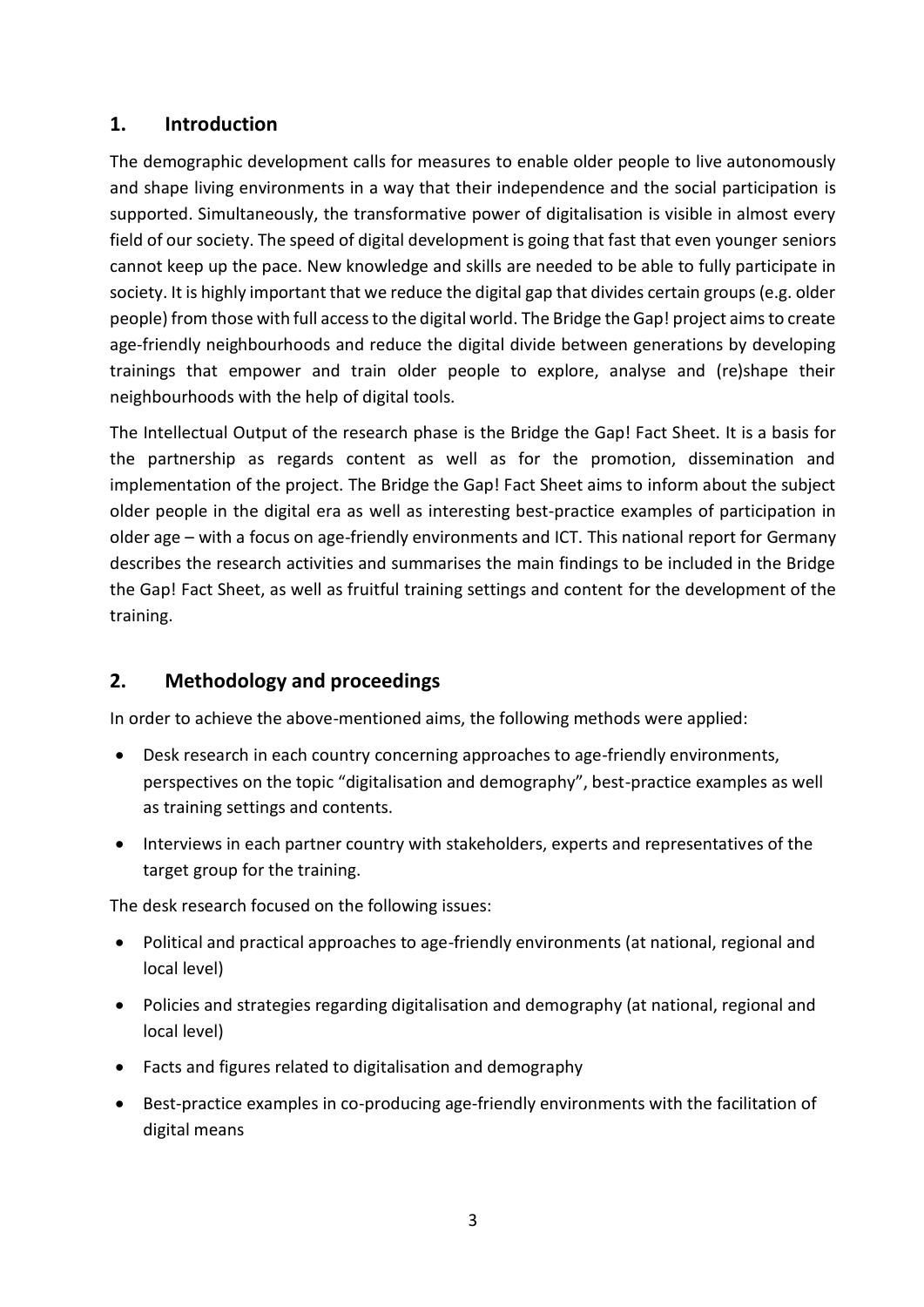Lead questions for interviews with experts and stakeholders as well as for potential training participants ("learners") were agreed upon in the kick-off meeting (see Annex 1 and Annex 2). Regarding the experts, the interview questions have been adapted to the functions, expertise and personal background of the interviewees.

In Germany, two group interviews with three or four participants and six individual interviews took place (13 interviewees in total). Due to the restrictions imposed by the Corona pandemic, no face-to-face interviews could be conducted. Three people were interviewed by telephone, nine in online video conferences and one interviewee preferred to write down her answers.

Three women and two men were interviewed by using the lead questions for potential learners. The age of the potential learners ranges from 64 to 86 years (average 70,6 years). The educational level of these interviewees ranges from 3 to 7 on the ISCED 2011 scale. All learners interviewed have already participated in projects to create age-friendly environments, four of them in the EU project Mobility Scouts and/or AFE Activists.

Three women and five men were interviewed as stakeholders or experts. Two of them are representatives of local authorities; further this group embraced one coordinator of training for digital literacy for older citizens, three volunteers working towards an age-friendly environment, and two digital literacy training providers.

Some of the experts were interested in participating in the trainings, some of the potential learners are also members of the Senior Citizens' Council Hanau and actively committed to the interests of older people. Another potential learner is a member of the parliaments at municipal and district level.

# <span id="page-3-0"></span>**3. Research results**

#### <span id="page-3-1"></span>**3.1 Political and practical approaches to age-friendly environments**

"Age-friendly environments foster health and well-being and the participation of people as they age. They are accessible, equitable, inclusive, safe and secure, and supportive. They promote health and prevent or delay the onset of disease and functional decline." (WHO 2021)

Our health and well-being are significantly influenced by the environment in which we live. For this reason, the concept of age-friendly environments was developed by the WHO in 2007. Since then, the WHO has been promoting the creation of age-friendly environments with a focus on cities and communities. Age-friendly environments combat ageism and promote the independence, social participation and well-being of older people (WHO 2021).

In 2016, the North Rhine-Westphalian city Radevormwald became the first and only German city to join the WHO Global Network of Age-Friendly Cities. Together with the supporting association aktiv55plus, the residents of Radevormwald are supported in leading an active life. To create an age-friendly environment for all, the municipality has created new seating facilities, improved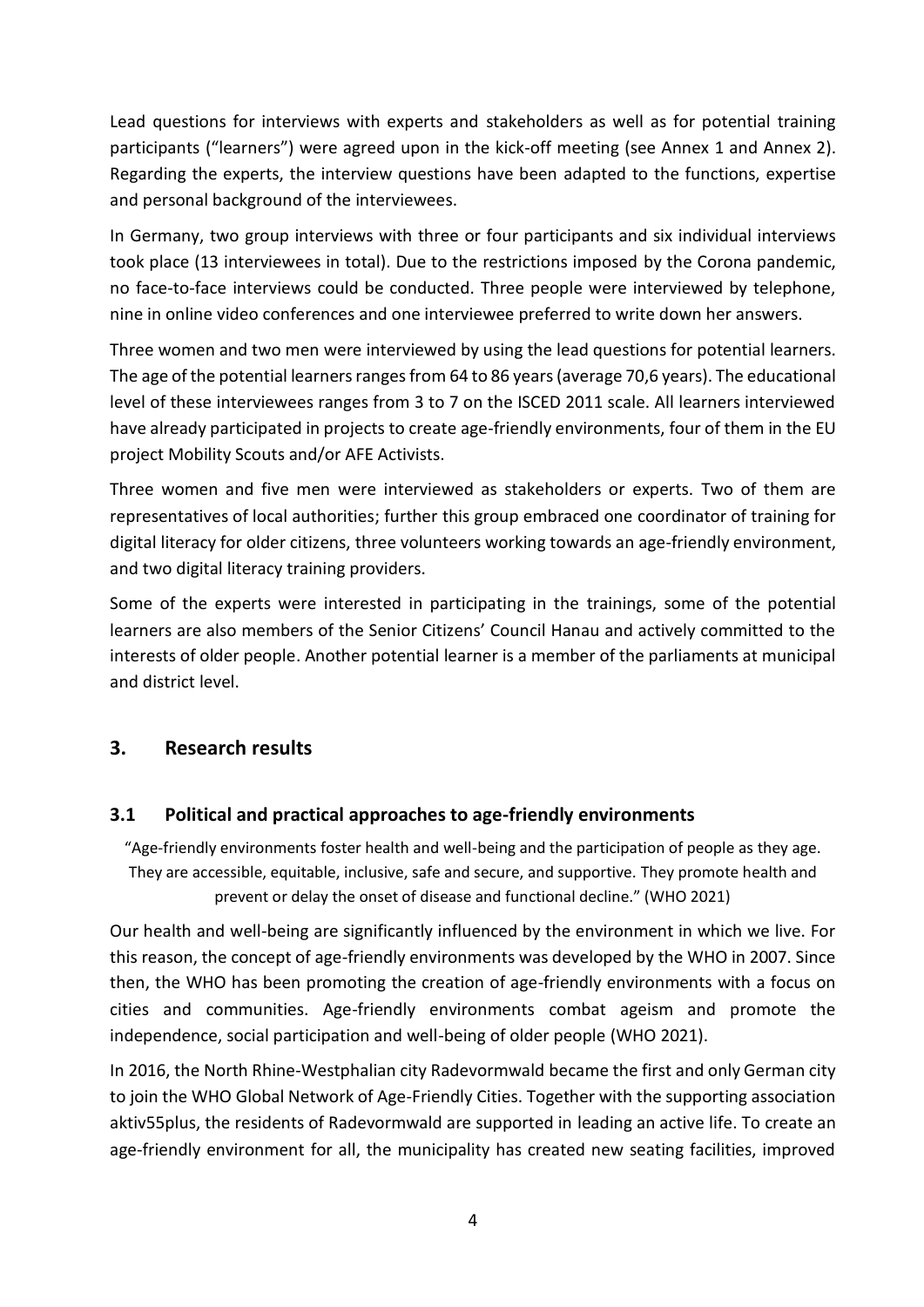the accessibility and introduced a citizens' bus (Gilsbach, 2019). In addition, the aktiv55plus association offers a shopping service, arranges for mutual support and offers counselling and advice on various topics for older people (aktiv55plus, 2021).

The efforts of the Green Party in Hamburg to become a member of the age-friendly cities network could not be pursued within the existing coalition. Nevertheless, the governing parties after the 2020 election have set out comprehensive programmes and structures in their coalition agreement aimed at developing an age-friendly city (GRÜNE 60PLUS, 2020). One of the goals is to network and share ideas with other large cities. It is planned to further develop the demography into a neighbourhood-oriented action plan, guided by the WHO age-friendly city approach. The focus of local actions is on barrier-free housing and mobility, local supply as well as health and nursing care in the local districts. Also, online platforms and meeting points in the local districts contribute to better networking of neighbourhood initiatives are planned.

The project "Age-Friendly Communities Elbe-Elster" is carried out since 2019 in cooperation with the Technical University Cottbus Senftenberg and the district of Elbe-Elster (Altersfreundliche Gemeinde, 2021). Three municipalities in the district of North Saxony are also involved in the project. The project is encouraging young and older people to help shape their community in an age-friendly way. On the basis of social space analyses, sustainable packages of measures were developed for the respective communities. The following step will be to expand the mobility services in the participating municipalities (Altersfreundliche Gemeinde, 2021). For example, in the municipality of Schlieben, it is planned to re-equip the pavements and to set up a sales island where mobile service providers, bakers and other food suppliers will offer their services and products.

In addition to the age-friendly approaches described above, Senior Citizens' Councils are worth mentioning here, as they are a pillar of interest representation for older people in Germany. With about 1.000 local Senior Citizens' Councils, they are considered to belong to the most important partners and driving forces for initiatives and projects for older people (BAG LSV e.V., 2021). Senior Citizens' Councils have existed in Germany for 50 years. They are active at local, regional or national level, acting as an advisory body and representing the interests of the older generations in the political process (Olk, 2009). Senior Counsellors actively participate in decision-making processes on public issues in their communities and address broader community issues and challenges beyond their own concerns. The councils focus on issues such as housing for older people, senior-friendly environments and accessibility in the cities. They also contribute to a positive image of old age. Due to their good networking with local authorities, administrations, institutions, associations and neighbourhood initiatives, they are also considered important partners for practitioners.

An age-friendly approach at national level is the action plan ["IN FORM](https://www.in-form.de/) - Germany's Initiative for Healthy Nutrition and More Physical Activity", developed in 2008 by the Federal Ministry of Health and the Ministry of Food and Agriculture (BMEL/BMG, 2021). The aim of this initiative is to improve nutrition and physical activity behaviour in Germany. In addition, access to health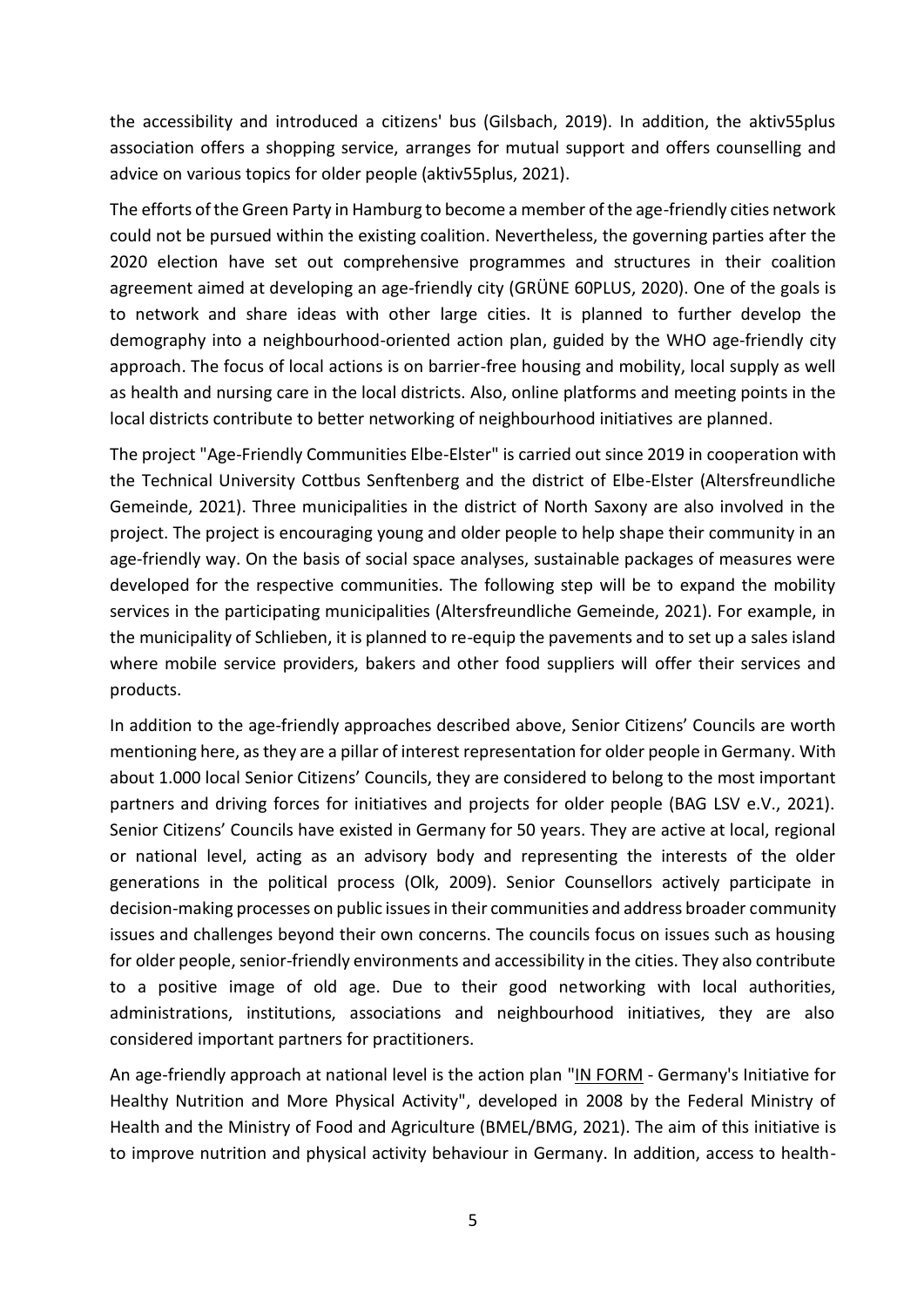promoting offers is to be facilitated. A healthier lifestyle is intended to increase the quality of life and enjoyment of life, which can bring about positive changes in people's lives. Within the framework of IN FORM, about 100 projects for healthy nutrition and more physical activity were supported (BMEL/BMG, 2021). The federal states and municipalities were actively involved in the creation of the action plan and are accompanying the process.

### **Examples of IN FORM-funded projects**

Within the framework of the IN FORM action plan, "Centres for Physical Activity Promotion" have been established in each federal state to promote sustainable health promotion (BMEL/BMG, 2021). Through the establishment of these centres, access to physical activity programmes is facilitated. The programmes are to be geared to the needs of the target group and social isolation among older people is to be prevented.

With the support of the IN FORM action plan, the Academy of the German Gymnastics Federation (DTB) offers further training to become a DTB movement expert. The training addresses the needs of stationary and ambulant care facilities and is aimed at people who work in the care sector. The learning content of the training includes for example "socialising through simple dances" or "brain training through movement" (DTB-Akademie, 2021). With the help of this further training, nursing staff are enabled to promote the mobility of people in need of care. In addition, joy of life, social interaction and independence of the residents are strengthened.

# <span id="page-5-0"></span>**3.2 Findings on digitalisation and demography**

# <span id="page-5-1"></span>**3.2.1 Status quo of demography and digitalisation**

Digitalisation as a social transformation process affects all areas of people's lives and encompasses society as a whole (BMFSFJ 2020a). The Expert Commission of the Eighth Government Report on Older People (see section 3.2.3) emphasises that linkages between the digital and demographic change must be considered. The goal should be to create a liveable digital society for all generations. The manifold interactions between the megatrend of digitalisation and the lives of older people is considered to have been given to date been far too little attention and consideration in the general debate on digitalisation as well as in concrete political strategies for shaping digitalisation (BMFSFJ 2020a).

Based on data from the German Ageing Survey from 2017, the Eighth Government Report on Older People shows that over 80% of the people in the phase around retirement (60-72 years) have access to the internet. However, in the higher age groups, the proportion of those who have access to the internet decreases significantly (73-78 years: 64,4%; 79-84 years: 39,4%). This also means that the prerequisite for using the benefits of the internet (see section 3.2.4) is met by a smaller proportion of people in higher age groups (BMFSFJ 2020a). A recent study performed among the German-speaking resident population indicates that internet use in the 70+ age group increased during the COVID-19 pandemic by 17 percentage points compared to 2019 and is now at 75% (Beisch and Schäfer, 2020). It is not yet possible to predict whether those who discovered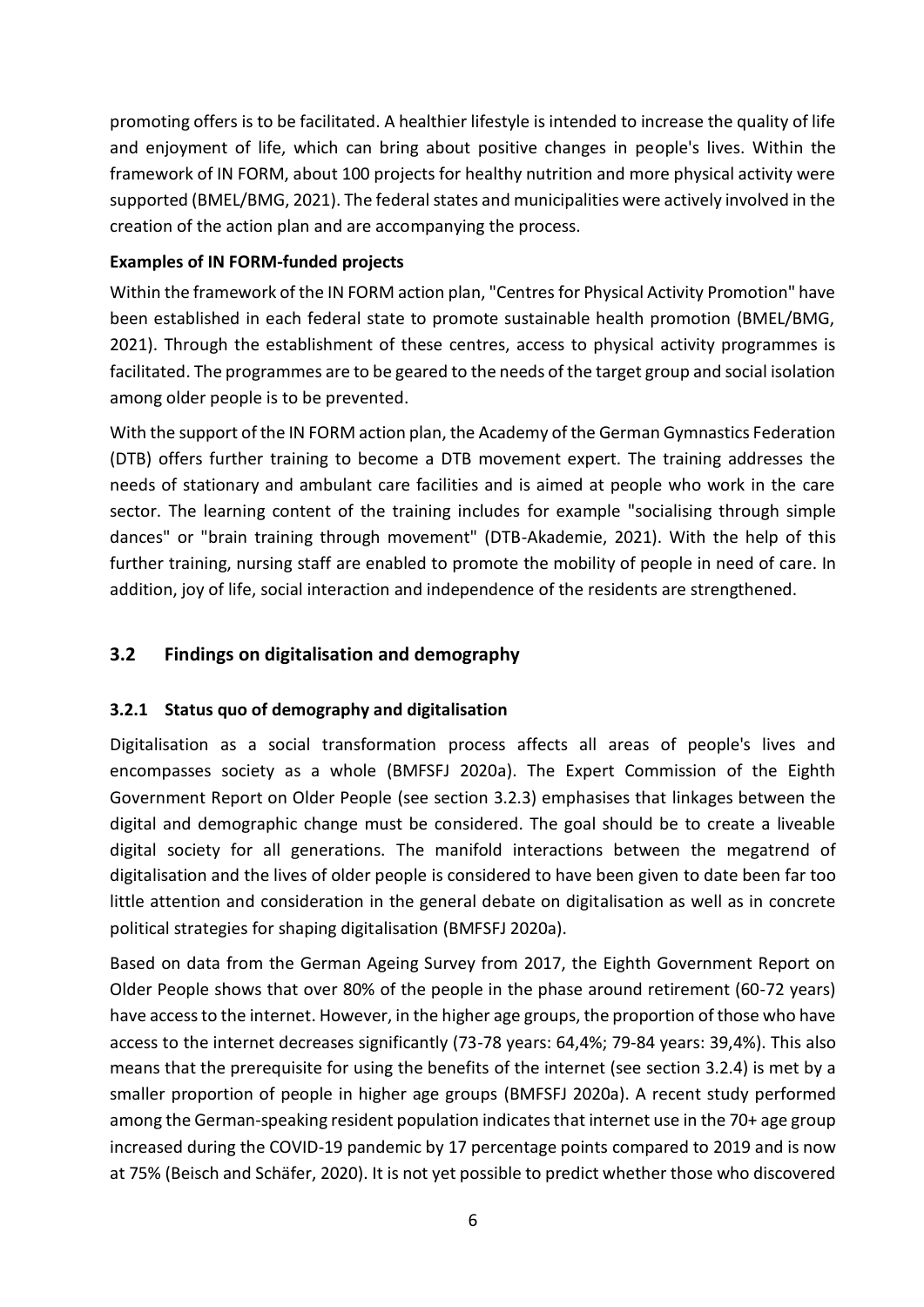internet use as a result of the pandemic will also apply it in the future. However, the authors also show that the age groups are becoming more and more similar in terms of internet access over time.

In addition to access to the internet, digital skills are also a prerequisite for benefiting from the opportunities of digitalisation. The table below illustrates the digital skills in the 65-74 age group compared to all age groups. The values for all EU countries at the time of data collection are shown in brackets for comparison. About half of those who had used the internet in the last three months at the time of the survey had basic or higher digital skills. The proportion is almost twice as high across all age groups. The difference is even more serious, however, if one looks at those who were not online at all during the period under consideration. This indicates, at least for 2019, that older people do not use the possibilities of the internet to the same extent as younger people. There is no data available for Germany for the age group over 74.

| Level of digital skills <sup>1</sup>                                                                               | All age groups | Age group 65-74 |
|--------------------------------------------------------------------------------------------------------------------|----------------|-----------------|
| The digital skills could not be assessed because<br>individuals have not used the internet in the last 3<br>months | 7(13)          | 28(39)          |
| No overall digital skills                                                                                          | 0(1)           | 1(2)            |
| Low overall digital skills                                                                                         | 22(28)         | 36(32)          |
| Basic overall digital skills                                                                                       | 31(25)         | 26(19)          |
| Above basic overall digital skills                                                                                 | 39 (33)        | 10(8)           |

*Level of digital skills: Percentage of individuals in Germany (EU 28), year 2019*

Source: Eurostat (2021)

1

Not only knowledge of how to operate technical devices is a prerequisite for their use but "digital change requires the ability to orient oneself and shape one's environment, and a willingness to engage in lifelong learning" (Stubbe, Schaat and Ehrenberg-Silies, 2019, p.10). This refers, for example, to "competences that strengthen orientation in the digital transformation of areas of life, including a general understanding of technology, knowledge about the implications of data exchange and digital democracy, or the assertion of digital rights" (Stubbe, Schaat and Ehrenberg-Silies, 2019, p.41). These competences will gain more and more importance in the future.

# <span id="page-6-0"></span>**3.2.2 Areas of application of ICT by older citizens**

With regard to the use of digital devices and platforms, it is difficult to find reliable data for different age groups.

 $1$  Digital skills indicators are based on activities in four areas: information, communication, problem solving and software skills. Further information: https://ec.europa.eu/eurostat/cache/metadata/en/tepsr\_sp410\_esmsip2.htm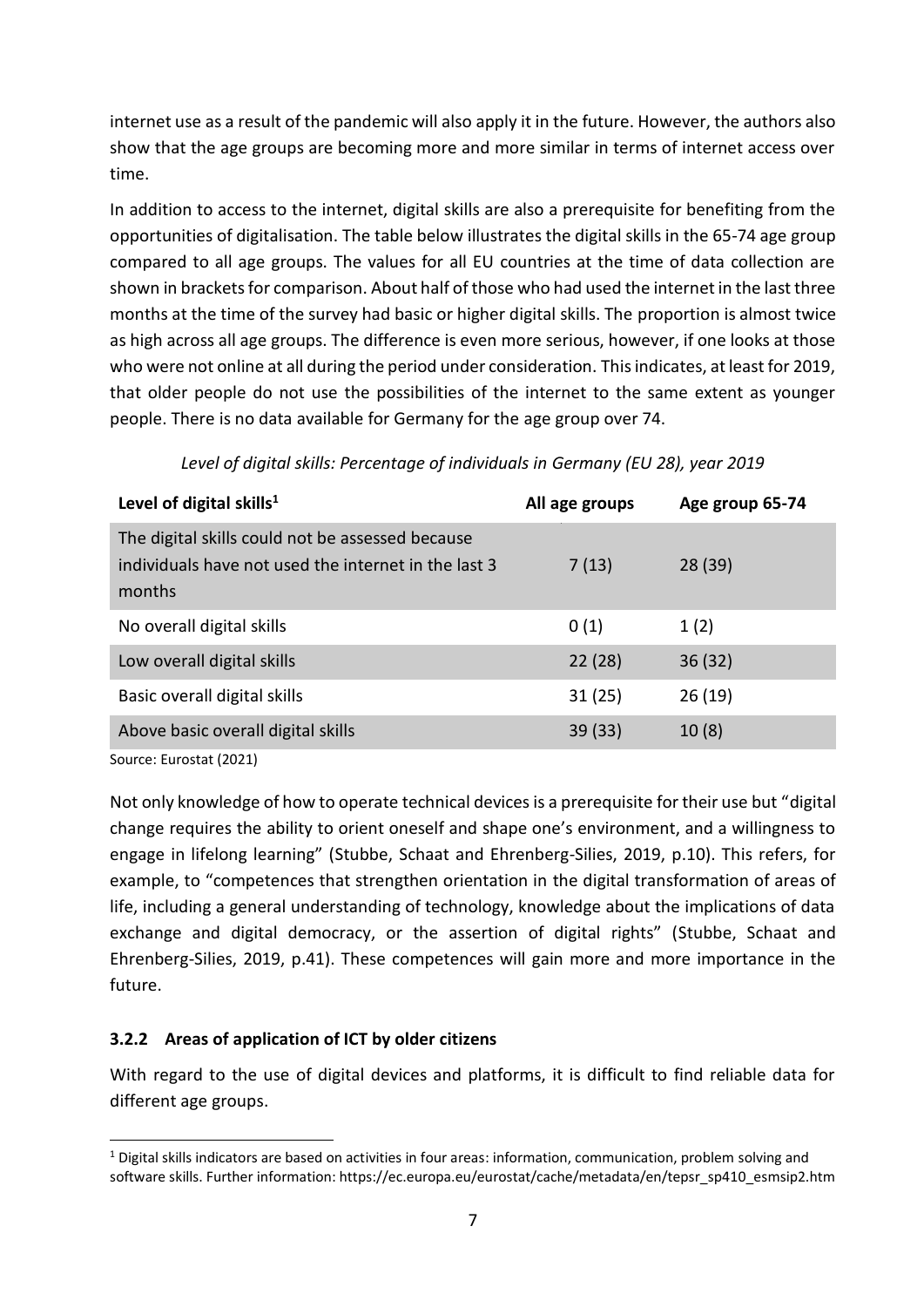Of those who use the internet for private purposes, 81% of persons aged 65 or older say they had used it to search for goods or services. 48% of these internet users use online banking, 18% are active in social networks. About 58% of the group aged 65 or older said they use messenger such as WhatsApp, Skype, etc. in the last three months. Only 23% of them uploaded or shared content on a website in this period of time. 70% of those aged 65 or older use the Internet on a daily or nearly daily basis (Destatis, 2021).

In its Consumer Study, the GfK Association observed in particular the growth in smartphone use by people in the age group 60+. Among those who use the internet, smartphone use has increased from 17% in 2016 to 69% in 2018 (GfK Verein, 2018).

In the representative ARD/ZDF Online Study 2020, not only the aforementioned sharp increase in internet use of older people in the wake of the Covid-19 pandemic was observed. At least once a week, 75% of the 50-69 age group use messenger services such as WhatsApp (70+: 47%), 69% use search engines (70+: 48%), 64% read and write e-mails (70+: 48%) and 19% are active in online networks (70+: 5%) (Beisch and Schäfer, 2020).

# <span id="page-7-0"></span>**3.2.3 Policies regarding digitalisation and demography**

# **German Digitalisation Implementation Strategy (national level)**

The aim of the German Digitalisation Implementation Strategy is defined as follows: "The goal is to further increase the quality of life for all people in Germany, to develop the economic and ecological potentials and to secure social cohesion" (Die Bundesregierung, 2020). The strategy consists of five fields of action:

- Digital competence
- Infrastructure and equipment
- Innovation and digital transformation
- Society in the digital transformation
- Modern State

As part of the implementation strategy, the service point "Digitalisation and Education for Older People" was established. The website [wissensdurstig.de](https://wissensdurstig.de/) presents good practice examples, literature, events and digital training offers for older people.

The Federal Ministry for Family Affairs, Senior Citizens, Women and Youth is currently funding the "[Digitaler Engel](https://www.digitaler-engel.org/ueber-das-projekt)" project, which aims to answer older people's questions about digitalisation in a practical and personal way. The aim of the project is to make digital participation sustainable and to reach as many people as possible with a mobile advice team. By June 2022, the mobile advice team will be on the road and will stop at more than 150 stations.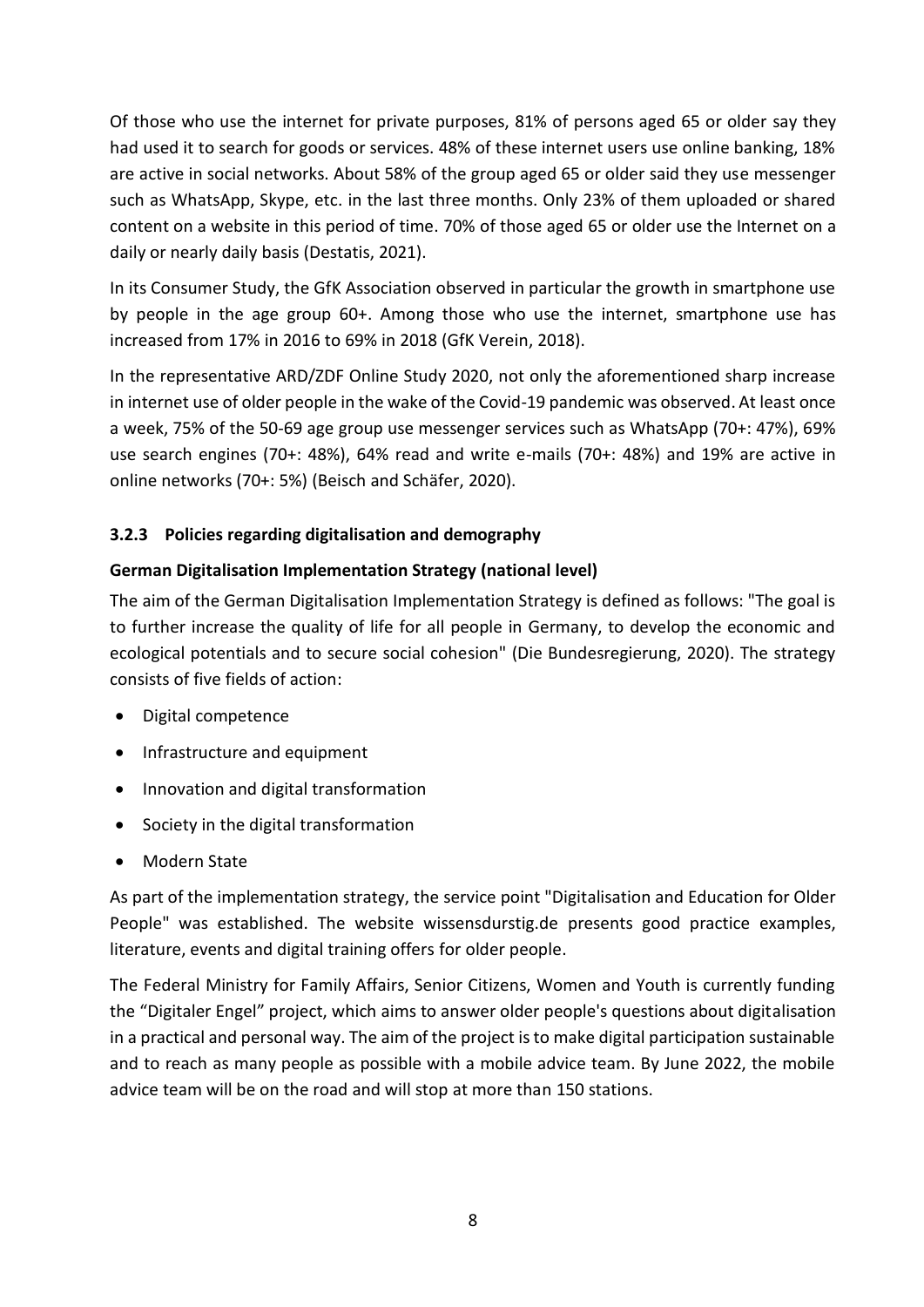#### **Government Report on Older People (national level)**

Since 1993, a Government Report on Older People has been published in every legislative period of the German Federal Parliament. Each of the reports is dedicated to specific senior policy topic and serves as an important basis for decision-making on senior policy (BMFSFJ, 2020b). The Reports on Older People are funded by the Federal Ministry for Family Affairs, Senior Citizens, Women and Youth (BMFSFJ, 2020b). The reports are adopted by the Federal Cabinet and subsequently forwarded to the German Parliament (BMFSFJ, 2020b). A competent expert commission is elected for each report. The commission is composed of independent scientists from various disciplines, such as psychology, gerontology, social sciences, nursing sciences and IT. After the expert commission has intensively dealt with the given senior policy topic for a period of about two years, a statement of the Federal Government is attached to the report.

The Eighth Government Report on Older People was published in 2020 and deals with digitalisation and its consequences for life in old age. The topic was chosen because digitalisation is one of the central developments of our time and technical products are becoming increasingly important in many areas of life (BMFSFJ, 2021).

#### **Cognitive Village, Elsoff (local level)**

There is no nationwide access to a fast internet connection in Germany and the rural regions are often considered to be digitally excluded (Bertelsmann Stiftung, 2021). The "Smart Country" programme, initiated by the Bertelsmann Foundation, aims to overcome the unequal distribution of opportunities between urban and non-urban areas and to support villages in understanding the digitalisation as an opportunity to shape demographic challenges and keep regions attractive. Within the framework of this project, several initiatives and projects in rural areas were supported, for example, the ["Cognitve Village"](https://blog-smartcountry.de/die-smarten-senioren-in-elsoff/) project in Elsoff. In a pilot project from 2015-2018, the village of 700 inhabitants got a new village café corner with an exchange platform on a public display, an intelligent gym floor in their community centre, live stream to the church and an offer to older people to participate in workshops about digital tools (Wahl, 2021).

<span id="page-8-0"></span>Older people living in Elsoff were actively involved in the process. As a basis for the joint work, fortnightly meetings were held with three groups in the respective residential quarters. It was helpful to create a pleasant atmosphere with coffee and cake to ensure an easy access to digital technologies (Bertelsmann Stiftung, 2019). Older people could decide for themselves which digital media and tools they wanted to learn more about. In the workshops, the participants could try out different applications on tablets. The interest and knowledge of the older people was thus strengthened, and they could later benefit from the newly created digital possibilities in their community. They also have the opportunity to borrow a tablet in the village shop or are able to do sports together in the community centre on an intelligent gym floor and can see their fitness progress on a screen (Bertelsmann Stiftung, 2021).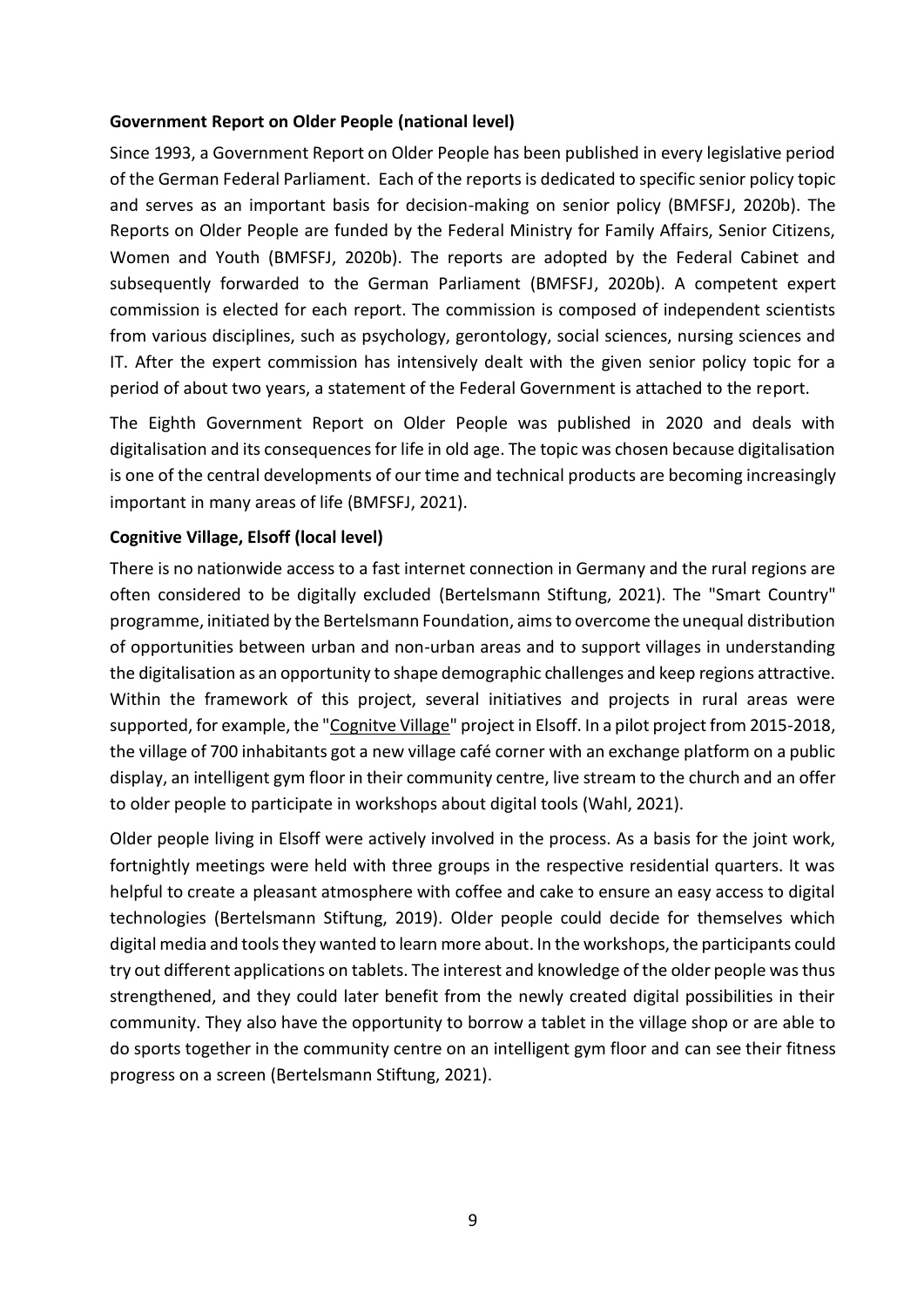#### **3.2.4 Benefits and challenges of the digitalisation for older citizens**

#### **Social participation / integration**

Digital technologies can support the quality of life, autonomy, participation and well-being of older people. The social networks and interests of older people can be expanded through the use of technology. They can also create new opportunities for shaping everyday life and living. Socalled digital participation can partially compensate for sensory, motor and cognitive losses and thus complement aspects of physical participation, which can counteract loneliness and social isolation.

Social participation is nowadays closely linked to digital tools. Competent use of technology is therefore understood as an essential prerequisite for social participation (BMFSFJ, 2020a). According to Peilzäus-Hoffmeister (2013), digitalisation can be understood as a "new determinant of social inequality"(p.154) if certain groups in society do not have access or are not given the prerequisites for using digital technologies.

#### **Housing**

One's own home is of particular importance for older people. The increased use of digital technologies could promote independent living and the maintenance of social participation for older people. But it should be noted that there are not enough studies on the benefits of smart home systems, for example, to provide valid evidence for the promotion of independent living at home through technical assistance systems (BMFSFJ, 2020a).

However, the necessary retrofitting of existing homes or the equipping of new buildings with smart systems and technical assistance systems are only being implemented hesitantly (Eberhardt, 2020). In Germany, about 3.000 fully networked smart flats are occupied by older people, with an estimated higher number for owner-occupied flats (BMFSFJ, 2020a).

Robotic assistants etc. can promote independent living and support outpatient care. Acceptance of technical assistance systems is relatively high among the older population. A representative survey commissioned by the Federal Ministry of Education and Research already showed in 2016 that 82 percent of older people (60 years and older) could in principle imagine using a service robot at home if it meant they could stay in their own homes (BMFSFJ, 2020a). In particular, if the technical assistance systems entail avoiding a move to a care home, there is great acceptance and interest on the part of older people (BMFSFJ, 2020a).

The Expert Commission of the Eighth Government Report on Older People points out that the active participation of older people plays a central role in the technical upgrading of housing (BMFSFJ, 2020a). Landlords, housing companies and other stakeholders should adapt the functions to the individual needs of older people.

When it comes to technical upgrades and the implementation of digital technology in housing, it has to be considered, however, that the initial installation is not enough but that long-term service is needed (BMFSFJ, 2020a). Moreover, data security and privacy are particularly important for smart home systems as the systems represent an area of attack for hackers.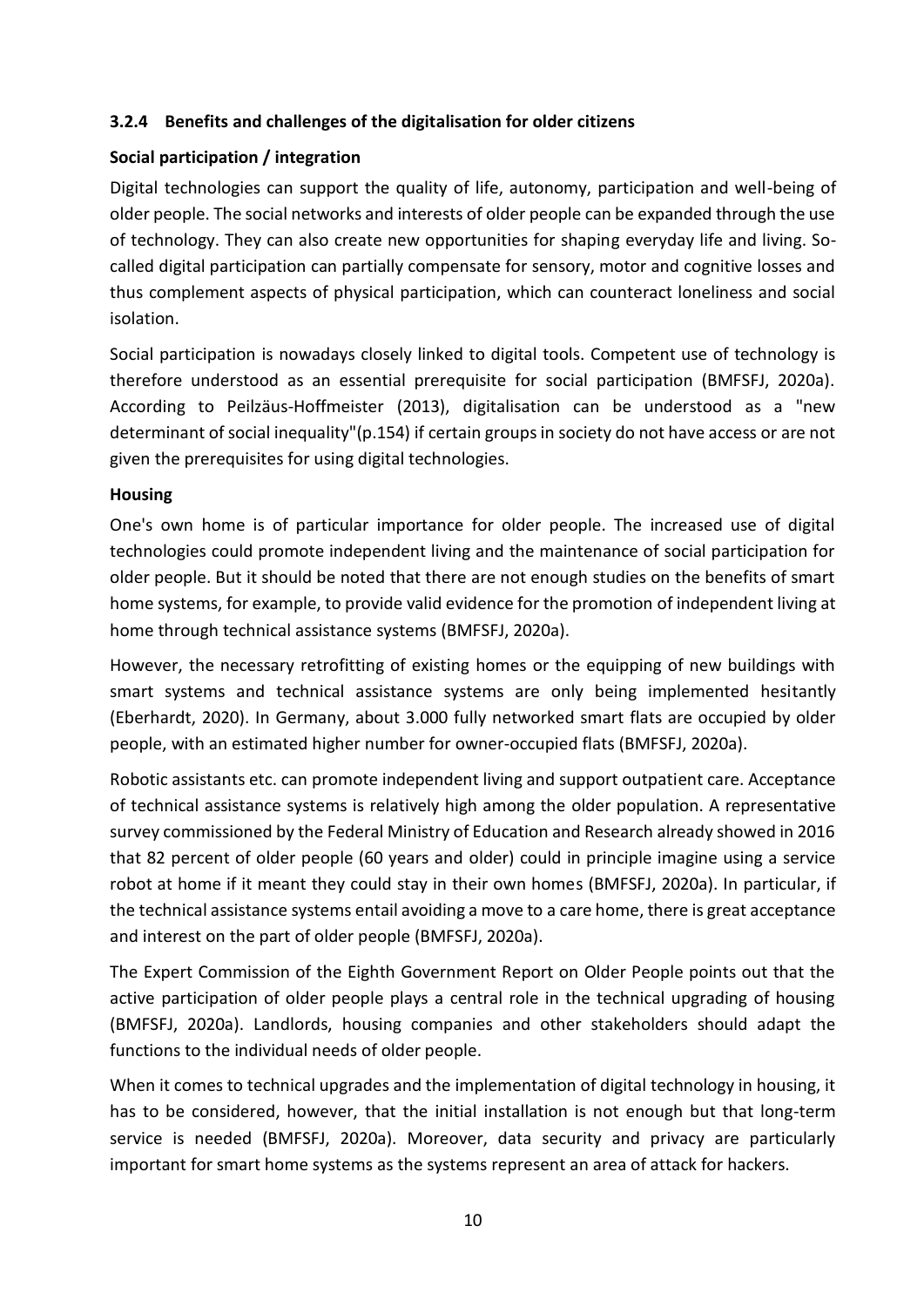#### **Mobility**

In addition to housing, maintaining mobility is one of the most important needs of older people (BMFSFJ, 2020a). Mobility influences many aspects of quality of life and social participation. With increasing age, however, individual mobility is threatened by arthropathies with increasing age.

Tracking systems or intermodular mobility platforms offering carpooling or technological innovations such as smart wheelchairs or even e-bikes can counteract threats to individual mobility and improve their quality of life. Especially through the constant use of e-bikes, a general openness of older people towards technological innovations became clear.

#### **Care and health**

Currently, 3.4 million people in Germany are in need of care by the definition of SGB XI (BMFSF, 2020a). Around three quarters of these are cared for at home. It can be assumed that the demographic-epidemiological challenges will hardly be met in the future by family-based and professional supplementary care networks (BMFSF, 2020a). Here, digital technologies for care can mean relief and support for all parties concerned. Digitalisation offers the potential to improve support systems and to better network informal and professional care and to improve cross-sectoral management and care. Assistive technologies, service or emotional robotics, smart home applications, games for health applications as well as care and health apps provide opportunities to maintain self-sufficiency for longer, even in a preventive way, and to experience cognitive, emotional and physical stimulation and activation. Video consultations or telemonitoring applications such as for monitoring and digital measuring of heart functions can support older people, help to improve therapy monitoring and avoid unnecessary trips to doctor (BMFSFJ, 2020a).

As noted by Stubbe, Schaat and Ehrenberg-Silies (2019), personal assistance systems, smart home and e-health applications are relevant technologies for older people that will develop their potential through the future expansion of AI. Since these systems rely on data and their processes are difficult to comprehend for users, the framework conditions must be designed in a way that the availability of data and the societal needs for security and sovereignty are reconciled.

#### **Smart neighbourhoods**

For many people, their neighbourhood is not only the place where they live, but also the place for social exchange and social participation. However, current social and demographic changes are increasingly accompanied by concerns and a growing socio-spatial and social divide (BMFSFJ, 2020a).

In order to maintain and promote the quality of life and autonomy of older people, digitalisation concepts for urban and rural social spaces offer the opportunity to make neighbourhoods attractive as innovative socio-technical arrangements for their residents. With the help of neighbourhood apps as well as networking and service offerings, holistic development concepts such as Smart City or Smart Country aim to create an age-friendly environment for all residents and connect public services with private ones. Many of these applications require internet access,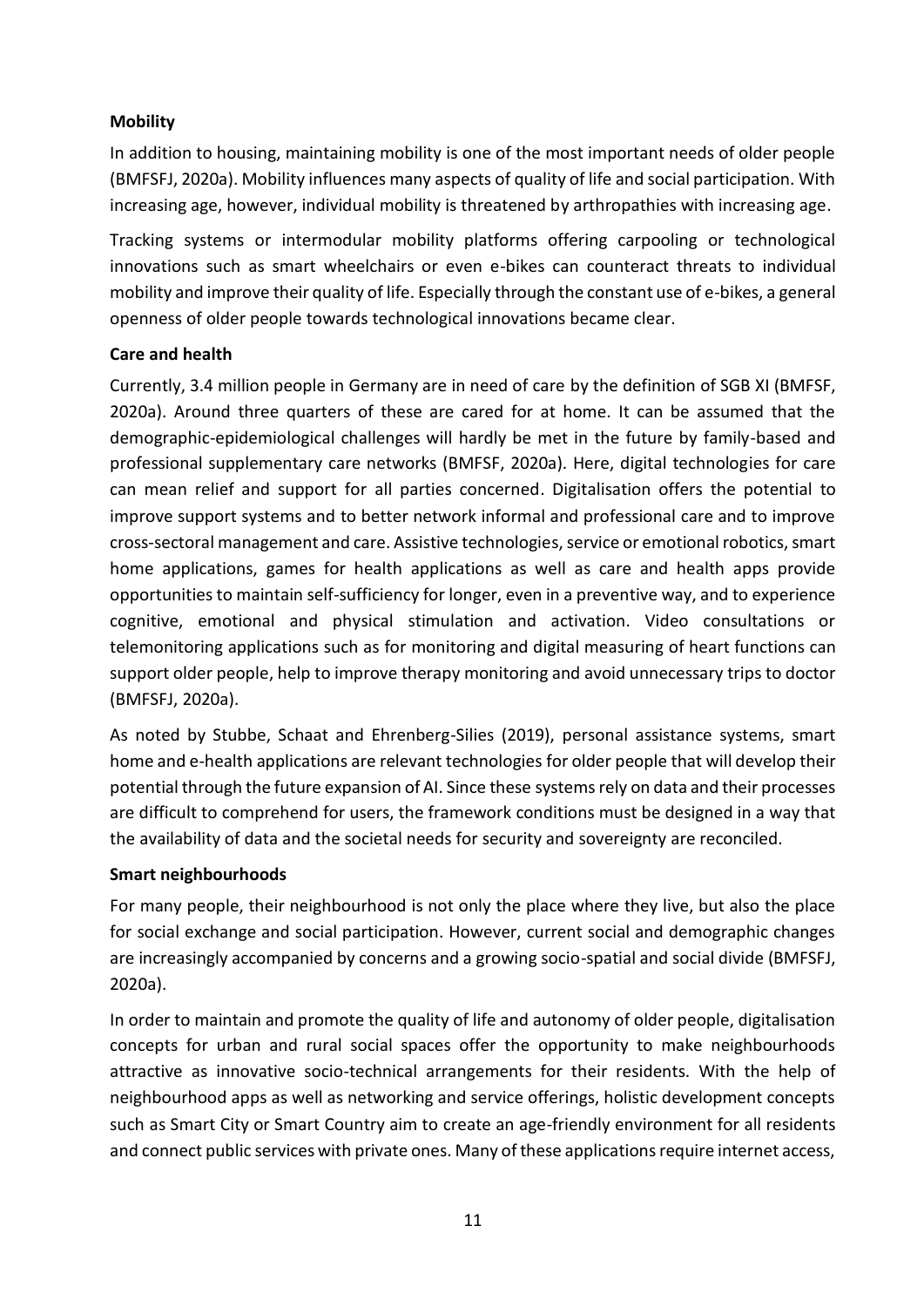a stable internet connection and digital skills, and often the necessary technical infrastructure is not available in rural regions. Only 36% of households in rural areas have broadband connections with at least 50 mbit/s available (BMFSFJ, 2020a).

In addition to that, holistic digitalisation concepts in neighbourhoods are often only realised in the context of research and pilot projects and thus have a small outreach. Wiechmann and Terfrüchte (2017) emphasise that decision-makers from politics, administration, business, science and civil society have a responsibility to develop and implement region-specific strategies and to promote the development of digital and age-friendly environments.

#### **Interview results**

Those interviewed in the context of this project particularly emphasised the communication possibilities by means of digital services. In particular, the possibility of exchanges using video conferencing software was highlighted as very positive by the interviewees – especially in the context of the severely limited possibilities for personal contact due to the COVID-19 pandemic. In general, digital communication is considered more convenient compared to face-to-face communication, which requires a certain degree of mobility to meet. Overall, digital tools enable more flexible, faster and more convenient communication.

According to the interviewees, the internet plays an important role as an information medium for older people. It offers an "unrestricted view of the world" and is "more up-to-date than any encyclopaedia" (learner, 68 years).

The interviewees also frequently mentioned leisure time activities (digital photography, image editing and archiving, listening to music, finding recipes, planning trips, online games (brain jogging)). In this context, it was noted that digital tools have the potential to increase creativity.

According to the interviewees, other benefits of digitalisation for older people are:

- Smart living and voice-controlled assistance systems
- Online shopping
- Education (e.g. learning a foreign language)
- Cheap and clear banking
- Tax return
- Networking in the neighbourhood, finding people with the same interests, planning joint activities
- Participation in advocacy despite pandemic
- Use of online portals for neighbourhood assistance
- Telemedicine / online consultation with a doctor, online counselling services

Above all, fears of older people were mentioned as regards certain challenges: Often older people are afraid of malware, harmful radiation, fraud or hidden costs or the security of their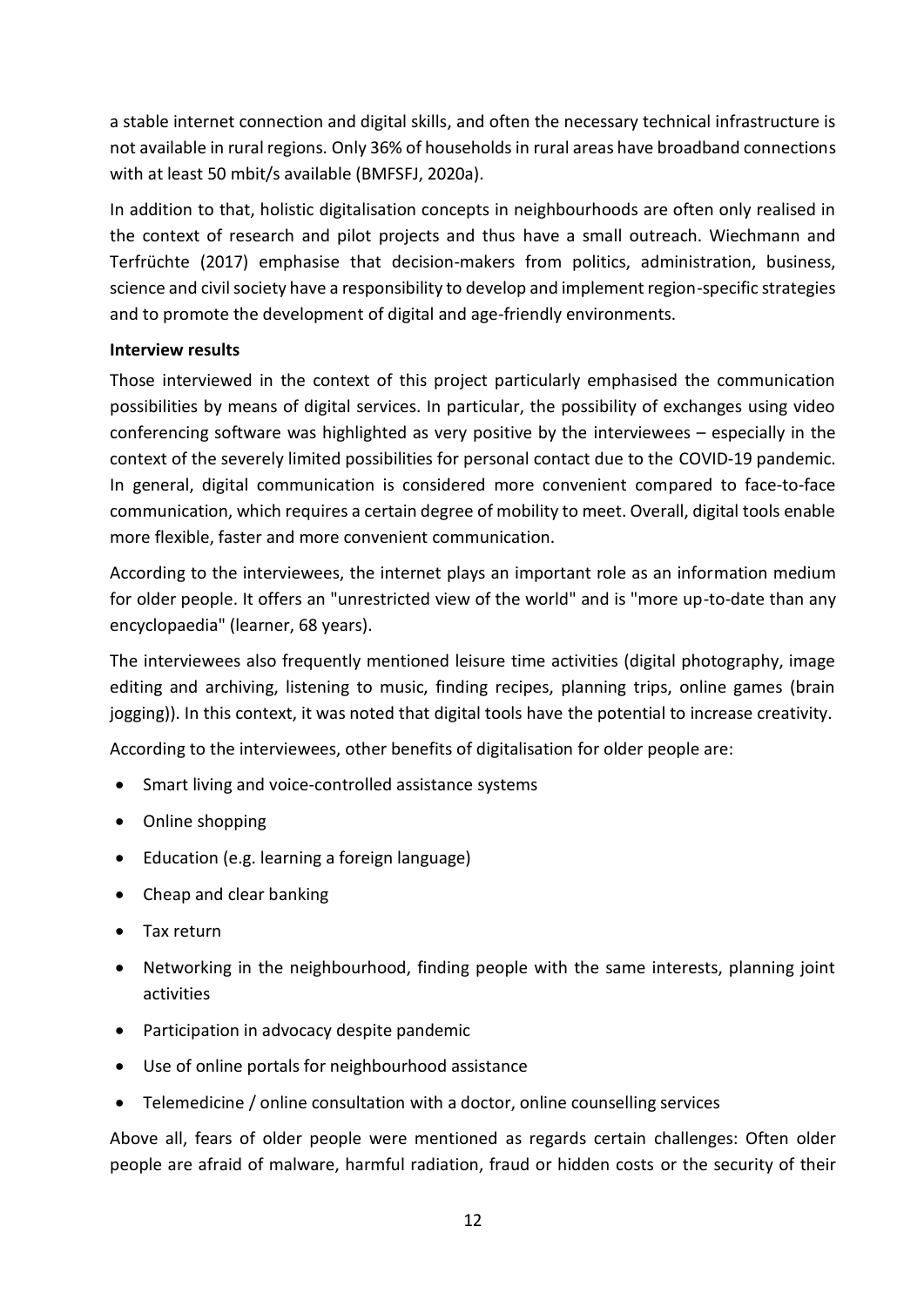data. However, concerns were also expressed about doing something wrong or not being competent enough or to embarrass oneself, e.g. when pronouncing English terms. In addition, it can frustrate people if something does not work as desired or takes a long time, especially if there is no one to support them if they have a problem.

The complexity of the information that can be accessed on the internet and financial barriers to purchasing digital devices were also mentioned.

# <span id="page-12-0"></span>**3.2.5 Consequences of the digital divide**

Digital divide occurs when specific groups in society do not have access to and competence in using digital technology and are excluded from having access to digital technology. The digital divide is related to social inequality, which exists between social groups from different educational and social strata and regional differences (BMFSFJ, 2020a). This divide is particularly evident between young and old and is reinforced by other aspects of social inequality (Doh, 2020). For example, the level of education is of great importance in the use of the internet and can reinforce age differences (BMFSFJ, 2020a). The employment biography plays a major role here; for example, older women have more often worked in jobs that are less technology-related and usually have a lower pension. Financial resources are also crucial for technology use, as the acquisition costs of digital technologies as well as the expenses for educational opportunities represent an additional barrier to access. As a result, there is a gender difference in the use of digital technologies and digital participation especially among older people (BMFSFJ, 2020a).

The authors of the study "Municipal Innovation - Age-Friendliness in Times of the Corona Pandemic" see the digital competence of older people as an important task for the future, as this is of great importance for the possibilities of digital communication, especially in times of a pandemic (Körber Stiftung, 2020).

Frequently, those interviewed in the project said that those who do not have digital skills are left behind, because they cannot take advantage of the benefits mentioned above. Moreover, digital competences are often required in everyday life, e.g. when making vaccination appointments (telephone appointments were usually overloaded in the initial phase of COVID-19 vaccinations in Germany), tax returns or complaints, which can sometimes only be handled online. If accessibility by email or internet use is required, everyone without digital connection either has no access to services or is dependent on the support of others. Digital illiteracy may also have the consequence that older people, if not familiar with internet media, are taken less seriously by younger people.

Regarding the consequences of the digital divide, two interviewees noted that in the discourse on digitalisation, the expectation of having to develop digital skills should be critically scrutinised and analogue alternatives should always be available. Hence overcoming the digital divide can be considered a societal task, as it "also affects those who would subjectively prefer an analogue lifestyle but would be excluded from social participation without digital skills" (Stubbe, Schaat and Ehrenberg-Silies, 2019, p. 18).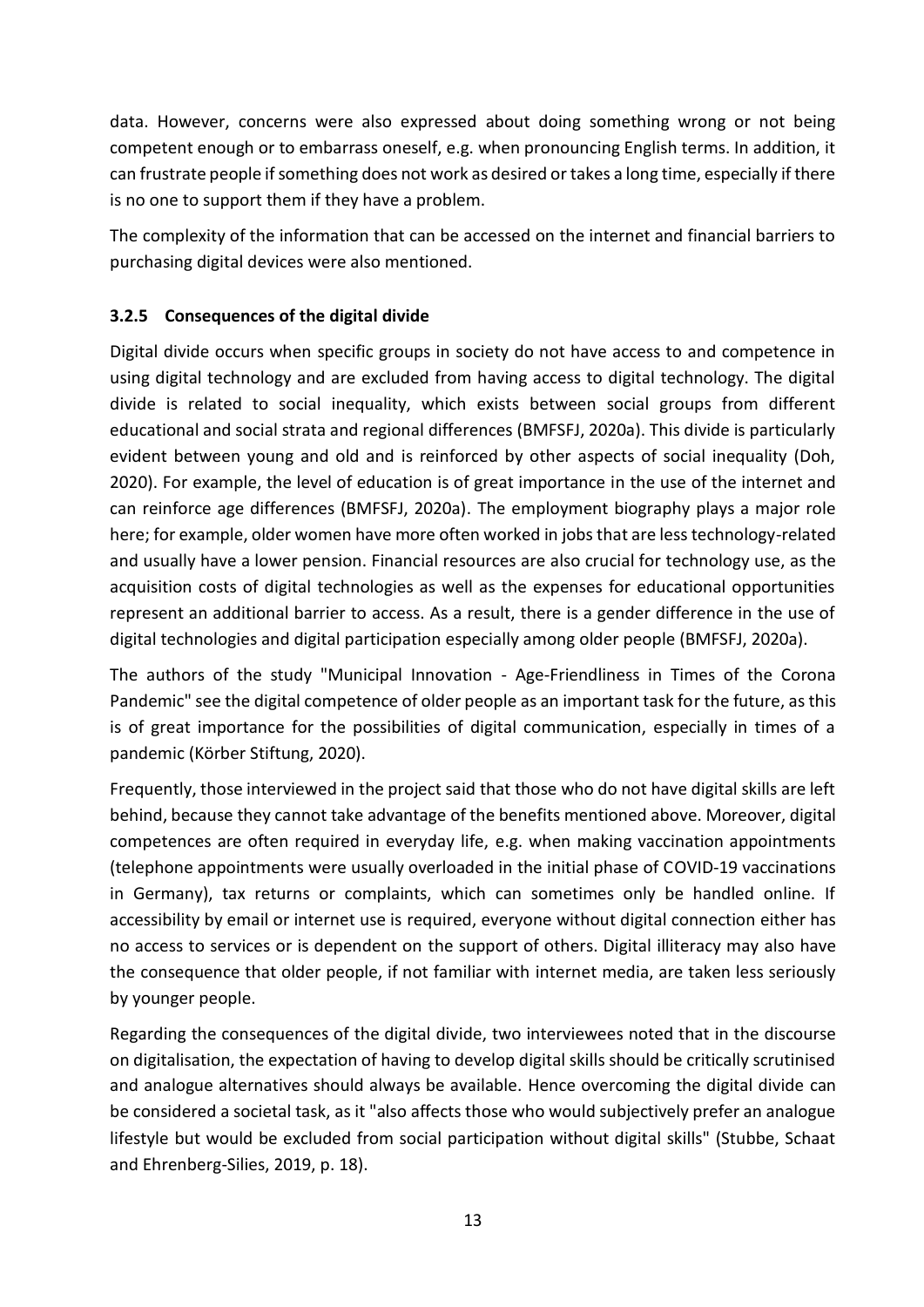# <span id="page-13-0"></span>**3.3 Best practice examples of co-producing age-friendly environments with the facilitation of digital tools**

#### <span id="page-13-1"></span>**3.3.1 SeniorenNetz, Märkisches Viertel, Berlin**

#### **Objectives**

The SeniorenNetz is an information portal and interaction network, initiated as a pilot project by pensioner Mariane Grabowsky in 2017 and built together with senior citizens. Mariane Grabowsky thought it was a shame that many older people do not use the internet and thus missed out on many benefits of digital technologies (Berliner Abendblatt, 2017).

#### **Key facts**

The project initiators are the association Netzwerk Märkisches Viertel and its active senior citizens together with GESOBAU AG. The project is carried out in cooperation with the design collective "place/making", the Federal Ministry for Family Affairs, Senior Citizens, Women and Youth and the AWO Berlin (Netzwerk Märkisches Viertel, 2018).

Mariane Grabowsky summarises the special features of the project in an interview: "The special thing about our project is that it was developed by seniors for seniors. We perform the editing of our website ourselves and develop it with everyday tips into an information portal for older people in the district Märkisches Viertel. The digital platform is not only an information network, but also an occasion for personal contacts" (Grabowsky 2017, quoted in Bartylla 2017).

#### **Implementation**

The online platform (http://www.seniorennetz.berlin) lists relevant offers and information for older people in the district. This way, older people stay informed about cultural and sports offers, senior citizens' meetings and services. For people who do not have internet or a personal computer at home, two information pillars with integrated tablets and printers have been set up in the district (Bürgel, 2020). Here, people can access the information portal and print out relevant offers. In addition to the information portal, courses are offered by, with and for senior citizens. The course "Cyber Seniors" aims to reduce fears and to teach older people digital skills and motivate them to participate digitally (Netzwerk Märkisches Viertel, 2018). For this course, the design collective "place/making" has purchased tablets. The courses last three months, and the participants learn to use devices such as smartphones or tablets independently and get to know functions such as e-mail, Google, Skype and Facebook.

The project combines different approaches and links different stakeholders. The connection of digital and analogue offers is important to the project. The digital tool is intended to promote more local encounters, more independence and social exchange. Through their initiative, older people should be made more visible and their needs perceived (Bürgel, 2020).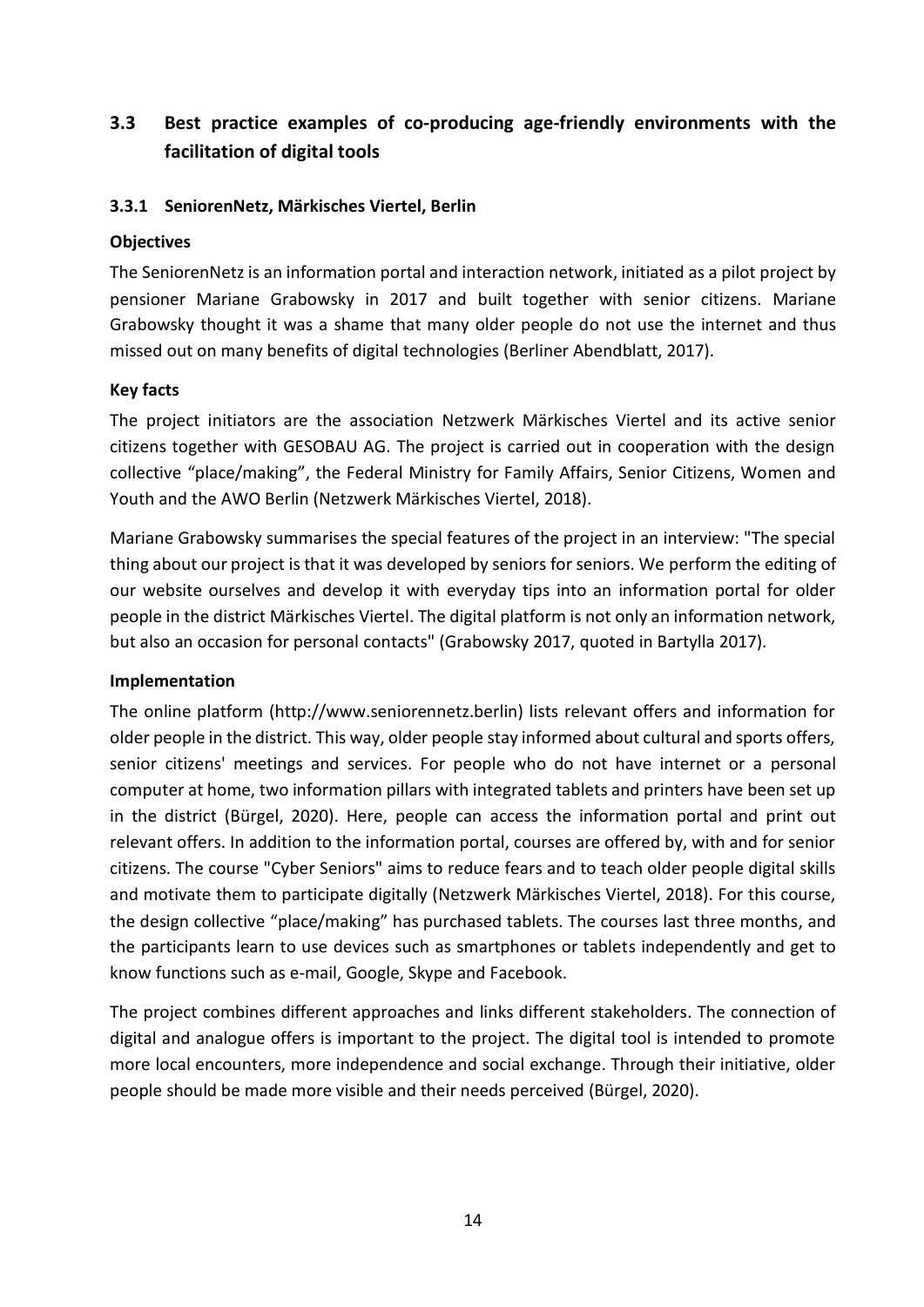#### **Results**

In 2017, the SeniorenNetz won the Golden Internet Award. After the pilot project was very successful, the project is now being continued and redesigned (Bürgel, 2020). The Lotto Foundation provides funding for three years (Bürgel, 2020). The Federal Ministry for Family Affairs, Senior Citizens, Women and Youth supports the project togehter the AWO Berlin.

#### **More information**

[https://www.seniorennetz.berlin](https://www.seniorennetz.berlin/) <https://www.netzwerkmv.de/index.php?id=82> [https://www.gesobau.de/pressemitteilung/seniorennetz-das-altersfreundliche](https://www.gesobau.de/pressemitteilung/seniorennetz-das-altersfreundliche-informationsportal-ist-in-der-auswahl-zum-deutschen-engagement.html)[informationsportal-ist-in-der-auswahl-zum-deutschen-engagement.html](https://www.gesobau.de/pressemitteilung/seniorennetz-das-altersfreundliche-informationsportal-ist-in-der-auswahl-zum-deutschen-engagement.html) <https://www.youtube.com/watch?v=iYkJO9zKKmE>

#### <span id="page-14-0"></span>**3.3.2 Oll Inklusiv, Hamburg**

#### **Objectives**

"Oll Inklusiv" ["oll" means "old" in regional dialect in northern Germany] stands up for age diversity and demand that senior citizens can be loud, colourful, critical and active (Oll Inklusiv, 2021). They offer scope for different topics and want to activate older people.

#### **Key facts**

The culture and music manager Mitra Kassai founded the non-profit initiative "Oll Inklusiv" in 2017 (Bargel, 2019). Together with about 30 volunteers, Mitra Kassai has been organising diverse excursions in Hamburg for older people, or "seniors and senioritas" as she calls people aged 60 or above.

The initiative is financed through donations and crowdfunding. In addition, the initiative is repeatedly supported by musicians, radio stations, artists and other stakeholders.

#### **Implementation**

Oll Inklusiv is a "vibrant" network that promotes a positive image of old age. With their pro-age approach, they fight against stereotypes and want to strengthen the quality of life as well as the community of older people. In recent years, there have been trips to clubs, the cinema, readings, a visit to a festival and other activities. Food and suitable music for dancing are always provided. The initiative makes sure that the venues are barrier-free, and the excursions and activities are always free of charge, including free water and cookies (Oll Inklusiv, 2021). To ensure easy access to the offers, no registration is required, and everyone can come and go as they please.

The initiative's internet presence is appropriately modern, colourful, active and diverse. They are represented on all important platforms such as Facebook and Instagram. Its homepage is clear and gives a good overview of all its actions. In addition, the initiative has its own podcast, which is available on platforms such as Spotify. For the use of digital media and their digital offers, explanatory videos are always linked and available on their YouTube channel.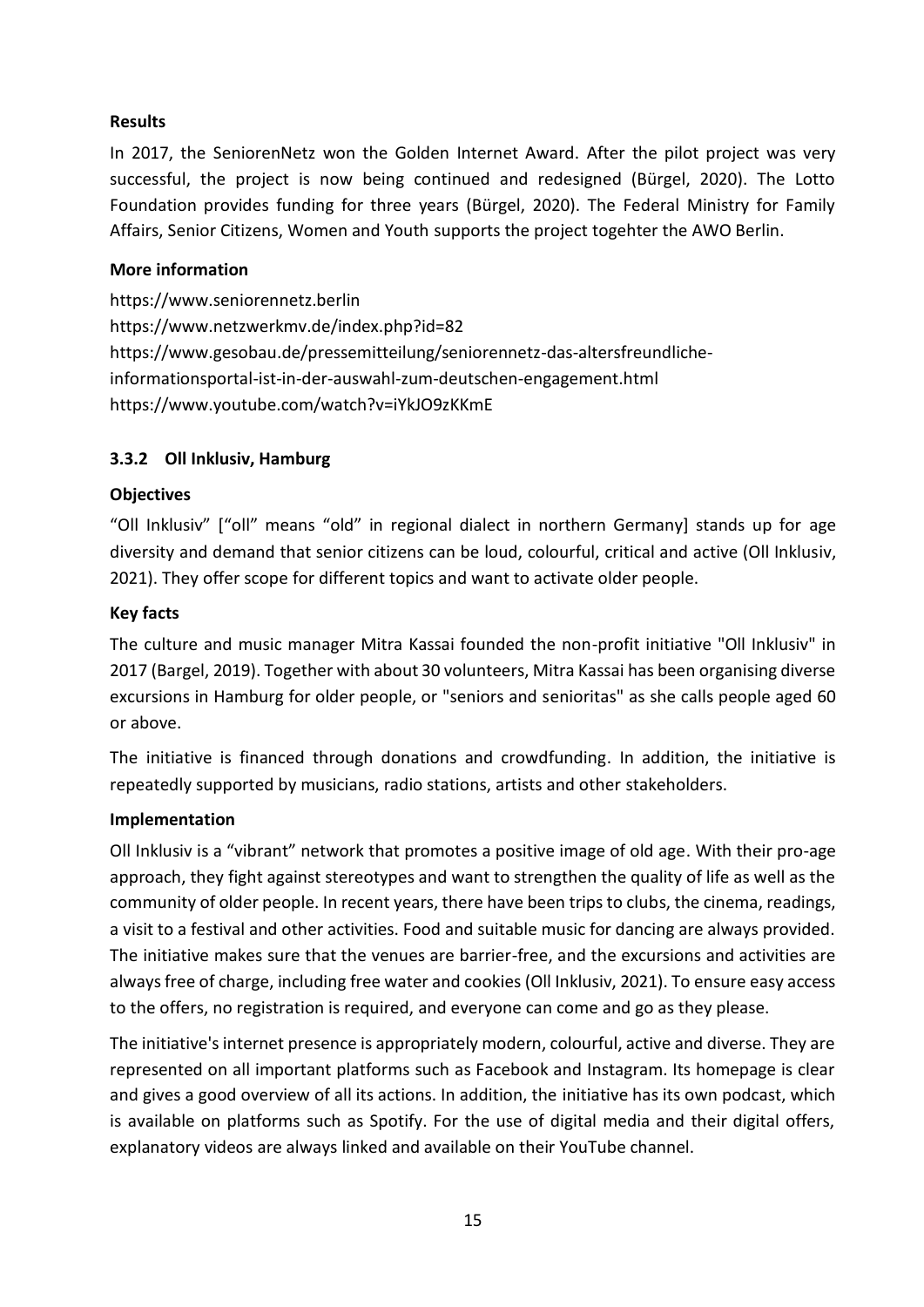#### **Results**

Due to the COVID-19 pandemic, "Oll Inklusiv" has adapted its programme and launched its own app in summer 2020 with the financial support of the IT portal Stifter-helfen (Oll Inklusiv, 2020). An instructional video for the use of the app can be found on YouTube. With the app, the initiative wants to create an inspiring forum around the topic of positive ageing. Videos of their events and podcasts are linked, there is a digital noticeboard, and the next dates for excursions can be published on the app's internal calendar. In addition, the app offers its own messenger so that older people can network and share photos.

In 2020, many new pandemic-friendly programmes were developed, for example sofa concerts. Videos for dancing, singing and cooking were uploaded on their YouTube channel. In order to stay in touch with older people and to support them, the initiative held several courtyard concerts at the Pflegediakonie in Hamburg (Oll Inklusiv, 2020). The nursing home residents were thus able to enjoy the live music from their balcony and were motivated to dance. Also, videos were filmed of the courtyard concerts and published on YouTube to make them accessible to the broad public.

#### **More information**

Further information: [https://www.oll-inklusiv.de,](https://www.oll-inklusiv.de/) - YouTube Channel: [https://www.youtube.com/channel/UCP2w86l8tUtZZy\\_-1HX\\_B4A](https://www.youtube.com/channel/UCP2w86l8tUtZZy_-1HX_B4A) Podcast: <https://podtail.com/en/podcast/oll-inklusiv-60-plus/>

#### <span id="page-15-0"></span>**3.3.3 Sprayhilfe statt Gehhilfe – Old Robinson Sprayers, Hanau**

#### **Objectives**

The project "Sprayhilfe statt Gehilfe" was initiated in 2019 as part of the 150th birthday of the artist August Gaul in Hanau. The name means "spray aid instead of walking aid". It was a learning offer on how to do graffiti. The creativity of older people should be promoted. The project also aimed to strengthen the self-efficacy and self-confidence of older people and wanted to contribute to a positive and diverse image of old age.

#### **Key facts**

The initiator of the project is the Family and Youth Centre of the urban district Hanau-Wolfgang. Cooperation partners are the Museum Großauheim, the District Development Department and Administrative Department Demographic Change (Hackendahl, 2019). The project receives financial support from the Sparkasse Hanau and the Volunteer Agency of the city of Hanau (Neß, 2020). The graffiti workshops were implemented by two young artists, and the participants paid a fee of 45 Euros for 15 sessions.

#### **Implementation**

At the beginning, the participants received an introduction to graffiti spraying. The group of over 10 older people then met once a month to draw up designs for their artworks and performed their graffiti together. In addition to strengthening their social interaction and encouraging their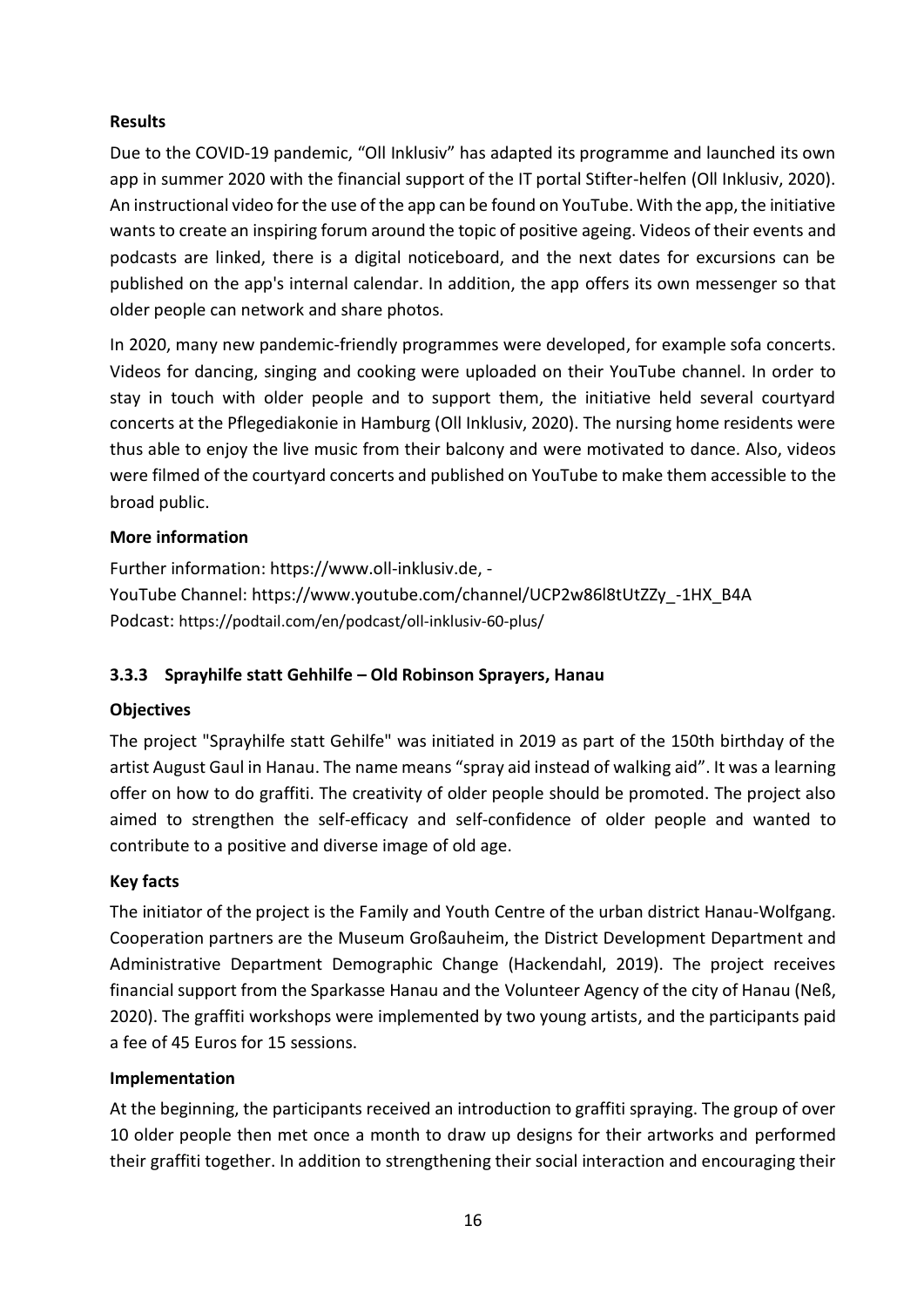creativity, the digital skills of the participants are also enhanced. As one interview participant reported, computer programmes play an important role in the designs of the artworks.

In 2020, the project was given the opportunity to spray 10 Telecom and electricity boxes (Neß, 2020). This opportunity allowed older people to actively participate in shaping the cityscape and strengthened their self-efficacy and democratic participation.

#### **Results**

The artworks, which were completed by the 150th birthday of August Gaul, were presented to the public at a group exhibition in November 2019.

The participants took great pleasure in spraying and actively shaping the Hanau townscape. Therefore, the meetings were continued and the idea of setting up a "walking gallery" along one road in Hanau was born (Neß, 2020). The participants have continued to meet once a month, and the meetings at the "Spray Café" are still open to anyone interested. The group now calls itself the "Old Robinson Sprayers". With the help of a hygiene concept, the participants were able to continue meeting in 2020.In September 2020, the participants' new artworks were presented at a vernissage.

### **More information**

<span id="page-16-0"></span>https://menschen-in-hanau.de/de/sprayhilfe-statt-gehhilfe-update/

# **3.4 Recommendations for training**

#### <span id="page-16-1"></span>**3.4.1 Needs of the end-users**

The following needs were mentioned by the interviewees to be particularly important:

- Reduce shyness and fear, strengthen self-confidence
- Create a lively atmosphere
- Show the personal benefits of using a digital tool (preferably by peers)
- Opportunities for social exchange and the possibility of getting to know each other in an informal setting, especially in the run-up to the training
- Individual needs should be addressed during the training
- The trainer should be patient, speak loudly, use simple language, convey knowledge in small steps and repeat content over and over again

# <span id="page-16-2"></span>**3.4.2 Obstacles to actively participate in the community**

Older citizens often have more time resources to be actively involved in the community compared to younger ones. However, they also more often have physical impairments that prevent them from doing so. Beside the personal health status, active participation in the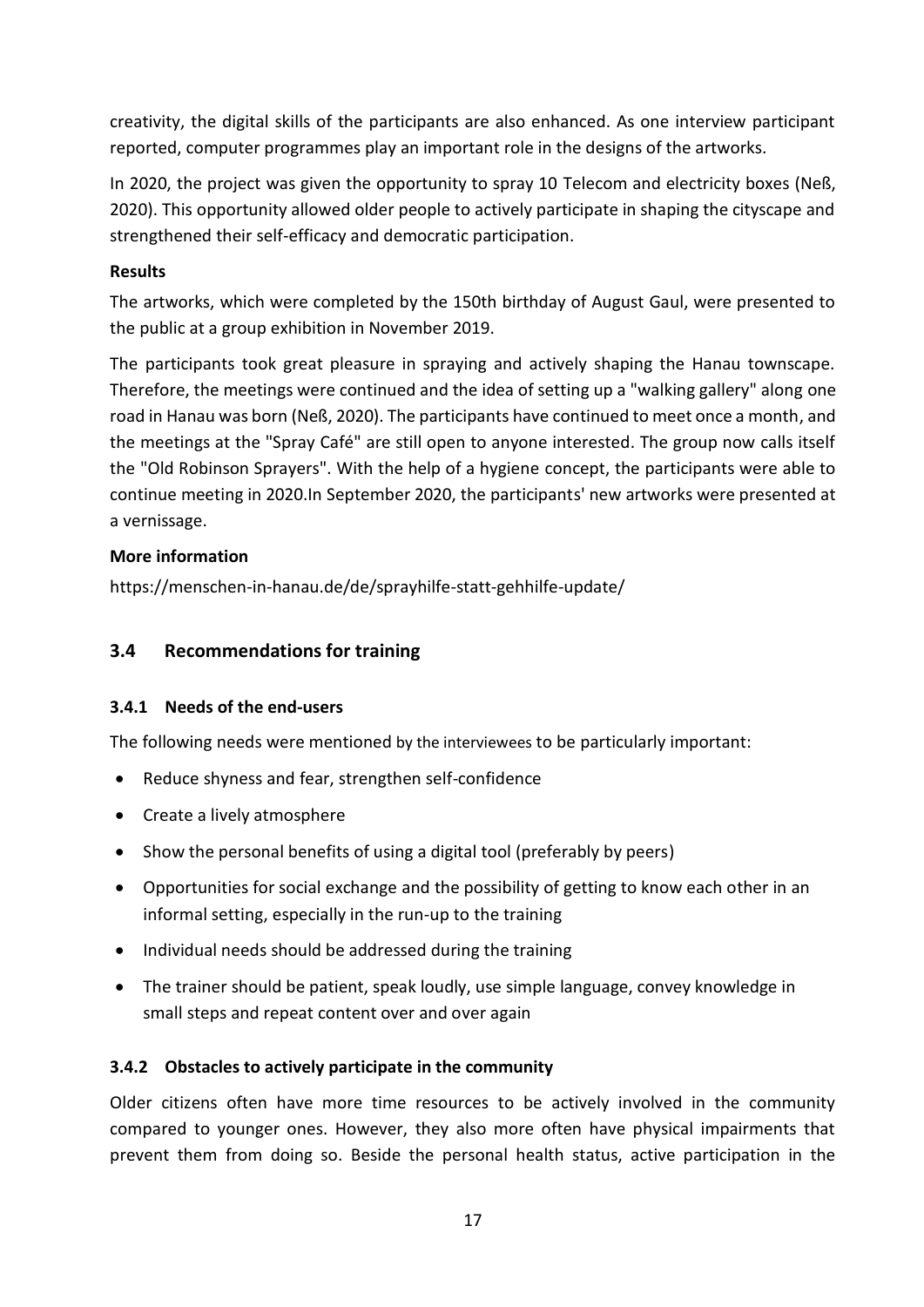community is influenced by a person's mobility, housing situation, social situation, active or less active social environment, lifestyle, etc.

Obstacles mentioned by the interviewees are:

- Lack of services or infrastructure on site, e.g. pick-up and drop-off services
- Offerings that are not well adapted to the diversity of interests of older people, e.g. dancing, museums, music, café visits, readings, culture and education, board games
- Lack of information and knowledge, e.g. where and when does what take place?
- Lack of self-confidence
- Social isolation
- Health reasons

#### <span id="page-17-0"></span>**3.4.3 Strategies to attract and address potential training participants**

Many of the interviewees stressed that it is particularly desirable if the training reaches those who have so far shied away from using digital tools. The following ideas were mentioned:

- The training offer should definitely be low-threshold and if possible free of charge.
- The information about the training should be easy to understand (simple language).
- The benefit that the training has for the participants should be emphasised by showing the possibilities of digital tools that are particularly useful for older people.
- To overcome financial barriers, loan or second-hand equipment could be organised.
- If mobility is limited, support such as a transport service, should be offered.
- A personal escort to the first appointment could motivate those who are shy to get actively involved.
- Training rooms should be located where senior citizens usually like to spend time and should be barrier-free.
- Municipal contact points, libraries, religious communities can be used to get in touch; flyers can be placed in well-visited public places such as pharmacies, banks, public buildings, etc.
- Information about the training should be published in local newspapers.

Addressing potential participants personally is considered to be much more successful than providing information through flyers, print media, etc. One participant suggested reaching potential training participants where they meet for coffee, e.g. in district or community centres or at neighbourhood help centres. It is important to inform them about the training *before* the coffee is served.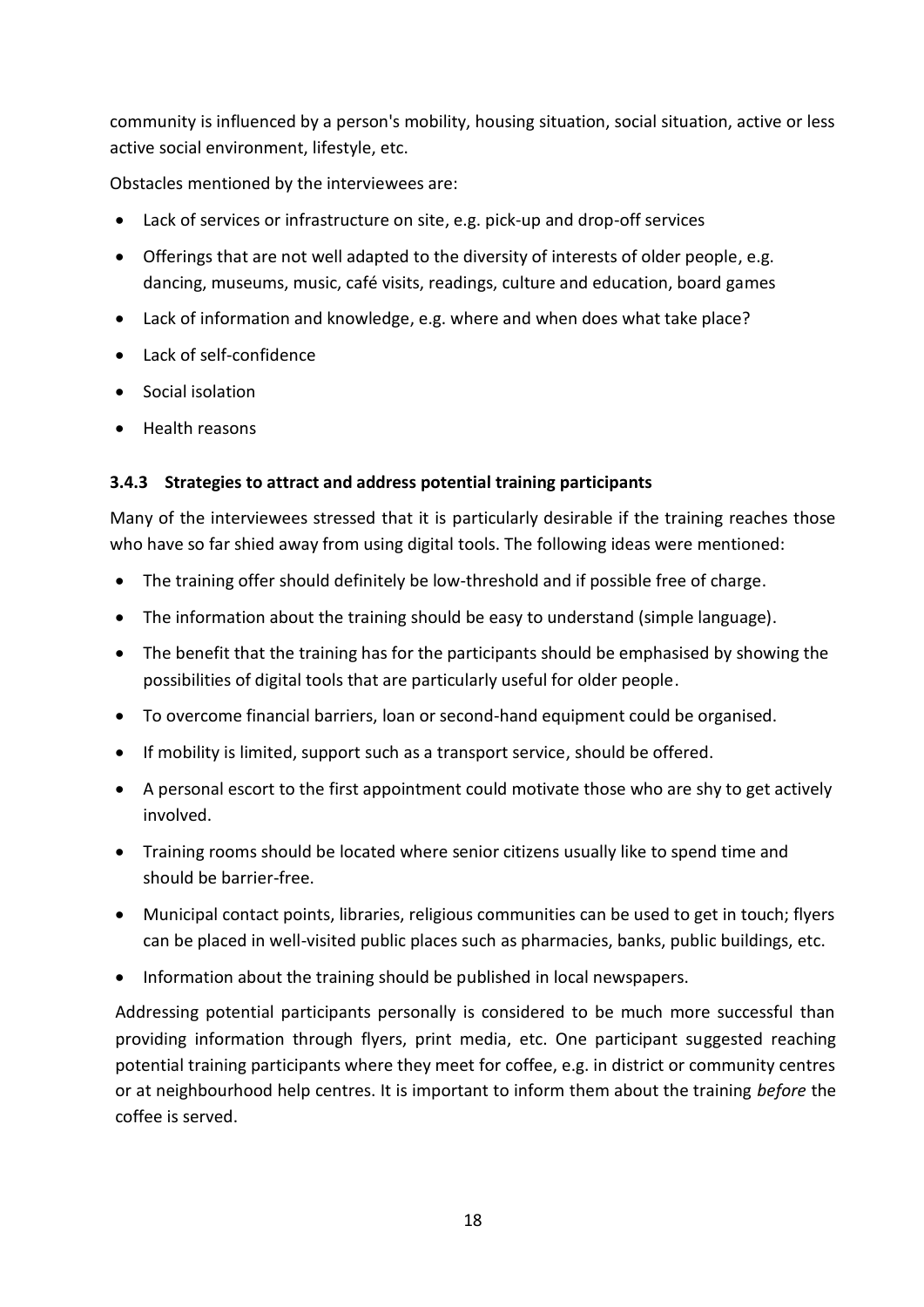#### <span id="page-18-0"></span>**3.4.4 Appropriate training contents and methods**

The following should be considered when planning the training:

- Clear communication about the goal of the training at the beginning (regardless of whether the goal is to be given or worked out in the training itself) and how the goals will be achieved is important.
- The training should be suitable for participants with different levels of prior knowledge and digital skills.
- Depending on the level of prior knowledge, the basics should be taught first, and participants should be encouraged to adjust their expectations if they have set themselves very high goals.
- Several times, the interviewees stressed that practice plays a crucial role. During the training sessions, there should be the opportunity to playfully handle the medium and try out the functions. Homework is also seen as important to practice newly acquired skills at home.
- The training sessions should take place on a regular basis with not too big intervals between the dates.
- In general, a group size of 5-8 persons is recommended for a digital literacy training.

The following contents were mentioned in the interviews as particularly interesting for older people: Dealing with the internet, in general or with specific questions (according to a trainer, seniors are mainly interested in health-related topics and travel planning) as well as dealing with digital images and image editing. Special attention should also be paid to possible dangers on the Internet, in order to prevent fraud or misuse of data and to reduce uncertainties, as well as to the protection of personal data (social networks, dealing with cookies, etc.).

# <span id="page-18-1"></span>**3.5 Feedback on the relevance of the project**

According to one of the interviewed experts, the European orientation of the project can bring to light interesting insights into the differences regarding the use of digital tools by older people, which can be incorporated into the practical implementation of innovative projects in the participating countries. The approach that digital tools are seen as tools and not as an end in itself was also well received by the interviewees (see quotes).

The project was also met with great interest among potential training participants. They see it as an opportunity to learn something new, to exchange with others and to broaden their horizons.

One interviewee pointed out that for the project it is important to help people learn the skills they need to benefit from the opportunities of digitalisation. Other interviewees stressed that older citizens should be supported more in order not to become "digitally left behind" and emphasised the increasing importance of digital literacy for older people. The project is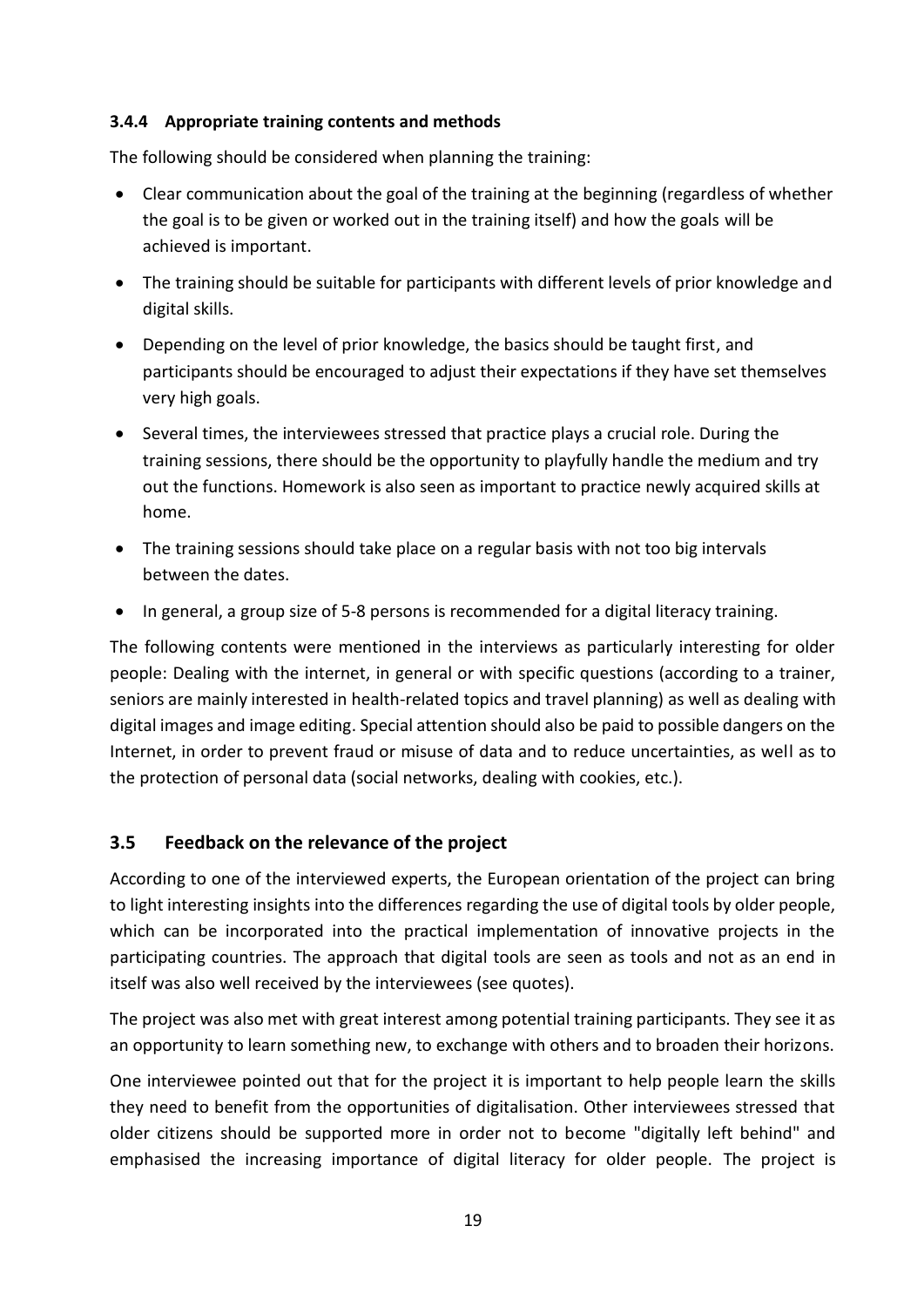welcomed because offers to increase the digital competence of older people - especially in rural areas - do not yet exist everywhere.

# <span id="page-19-0"></span>**4. Relevant stakeholders and potential cooperation partners**

We were glad to involve several members of the Senior Citizens' Council of Hanau, who contributed the *Bridge the Gap!* Project with inspiring ideas and are willing to support the implementation of the trainings. It was originally planned to conduct a new election of the council members at the beginning of 2021. Due to the pandemic, the election will be postponed, and the current members will go on with their work as elected representatives of older people of Hanau for an undefined period.

We also have interviewed a representative of the Hanau Senior Citizens' Office, which is responsible for coordination and implementation of digital literacy training offers and supporting older people with technical problems. Like in former project [\(Mobility Scouts](http://www.mobility-scouts.eu/) and [AFE-Activists\)](http://www.afe-activists.eu/) we initially planned to include the Hanau Senior Citizens' Office and the administrative department Demographic Change in the implementation of the project in Germany. However, after the interview phase was completed, it became clear that due to a long-term illness of the responsible person, this planned cooperation could not be realised. At the time of writing this report, negotiations about a new pilot location were still on-going.

In the course of the interviews, we got in touch with the head of the administrative department "Life in old Age" of the Main-Kinzig district. Its team provides information and education in the form of brochures and conferences. They develop new offers for the care of older people, coordinate care and housing counselling and support the establishment of help networks to promote independent living for older people.

Further, we plan to inform the service unit "Digitalisation and Education for Older People" of the German Federal Association of Senior Citizens' Organisations (BAGSO e. V.) about the project outcomes and activities and to use the BAGSOs newsletter and magazine for dissemination activities.

# <span id="page-19-1"></span>**5. Quotes of interviewees**

"You catapult yourself into old age and loneliness if you don't take advantage of these opportunities." (Hiltburg Wussow, 86 years)

"What I like about the project is that digital tools are only understood and used as an addition to personal human relationships." (Irmhild Neidhardt, head of the administrative department "Life in old Age" of the Main-Kinzig district)

"A certain mobility is necessary for communication. But this is not always the case with senior citizens. Therefor it's a huge advantage to be able to use digital tools." (Potential training participant, 66 years)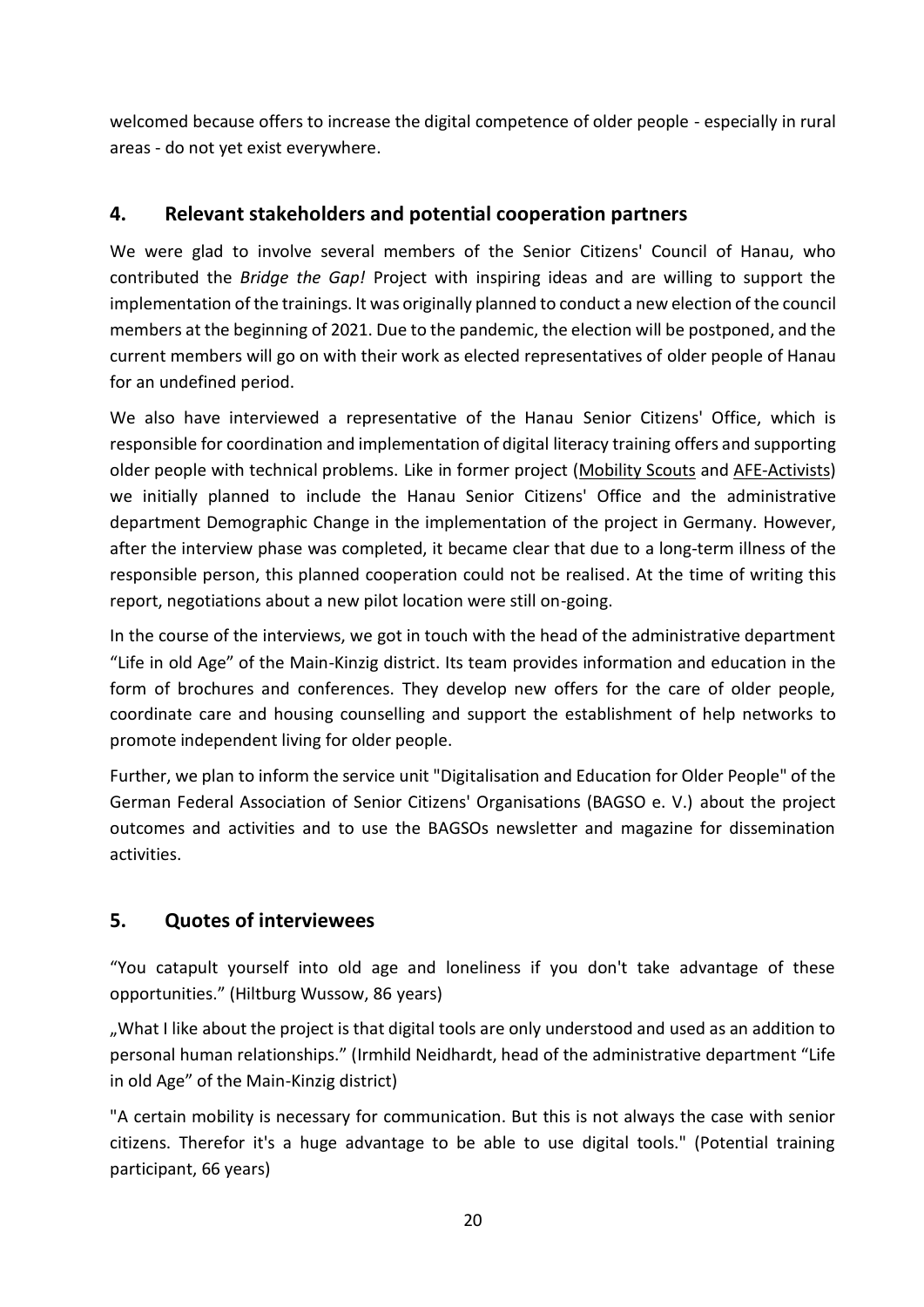# <span id="page-20-0"></span>**6. Sources**

Aktiv55plus. (2021) Age-friendly City. [Online] Available from: http://www.aktiv55plus.de/agefriendly-city.html [Accessed: 15<sup>th</sup> February 2021].

Altersfreundliche Gemeinde. (2021) Projekt: Altersfreundliche Gemeinde. [Online] Available from: https://altersfreundliche-gemeinde.de/projekt [Accessed: 15th February 2021].

BAG LSV e.V. (2021) *Homepage der Bundesarbeitsgemeinschaft der Landesseniorenvertretungen* [Online] Available from: http://www.bag-lsv.de/haupt.php [Accessed: 15<sup>th</sup> February 2021].

Bargel, V. I. (2019) Mitra Kassai bringt Senioren zum Tanzen. [Online] *emotion*. 11th of July. Available from: https://www.emotion.de/leben-arbeit/gesellschaft/mitra-kassai-oll-inklusiv [Accessed: 15<sup>th</sup> February 2021].

Bartylla, S. (2017) Die Cyper-Senioren holen Internet-Preis. [Online] *Berliner Abendblatt*. 12th of April. Available from: https://abendblatt-berlin.de/2017/12/04/die-cyber-senioren-holeninternet-preis/ [Accessed: 15<sup>th</sup> February 2021].

Behrens, J. (2019) *Theorie der Pflege und der Therapie. Grundlagen für Pflege- und Therapieberufe*. Bern: Hogrefe.

Beisch, N. and Schäfer, C. (2020) Ergebnisse der ARD/ZDF-Onlinestudie 2020. Internetnutzung mit großer Dynamik: Medien, Kommunikation, Social Media. [Online] *Media Perspektiven* 9, p. 462-481. Available from: https://www.ard-zdf-

onlinestudie.de/files/2020/0920\_Beisch\_Schaefer.pdf [Accessed 06th April 2021].

Berliner Abendblatt. (2017) Goldens Internet-Projekt. [Online] Available from: https://abendblatt-berlin.de/2017/11/08/goldenes-internet-projekt/ [Accessed: 15<sup>th</sup> February 2021].

Bertelsmann Stiftung. (2019) Digital souverän? Kompetenzen für ein selbstbestimmtes Leben im Alter. [Online]  $4<sup>th</sup>$  of June. Available from:

https://www.youtube.com/watch?v=BdTWbIgptB8 [Accessed: 15<sup>th</sup> February 2021].

Bertelsmann Stiftung. (2021) Smart Country – Kommunal. Digital. Vernetzt. [Online] Available from: https://blog-smartcountry.de/ueber-das-projekt/ [Accessed: 15<sup>th</sup> February 2021].

BMFSFJ. (2020a) Achter Altersbericht. Ältere Menschen und Digitalisierung. [Online] Drucksache 19/21650. Available from: [https://www.achter-](https://www.achter-altersbericht.de/fileadmin/altersbericht/pdf/aktive_PDF_Altersbericht_DT-Drucksache.pdf)

[altersbericht.de/fileadmin/altersbericht/pdf/aktive\\_PDF\\_Altersbericht\\_DT-Drucksache.pdf](https://www.achter-altersbericht.de/fileadmin/altersbericht/pdf/aktive_PDF_Altersbericht_DT-Drucksache.pdf) [Accessed: 19<sup>th</sup> February 2021].

BMFSFJ. (2020b) Altersberichterstattung. Aktiv im Alter. [Online] 3rd of Dezember. Available from: https://www.bmfsfj.de/bmfsfj/themen/aeltere-menschen/aktiv-im-alter/altersberichteder-bundesregierung/altersberichterstattung-77138 [Accessed: 1st March 2021].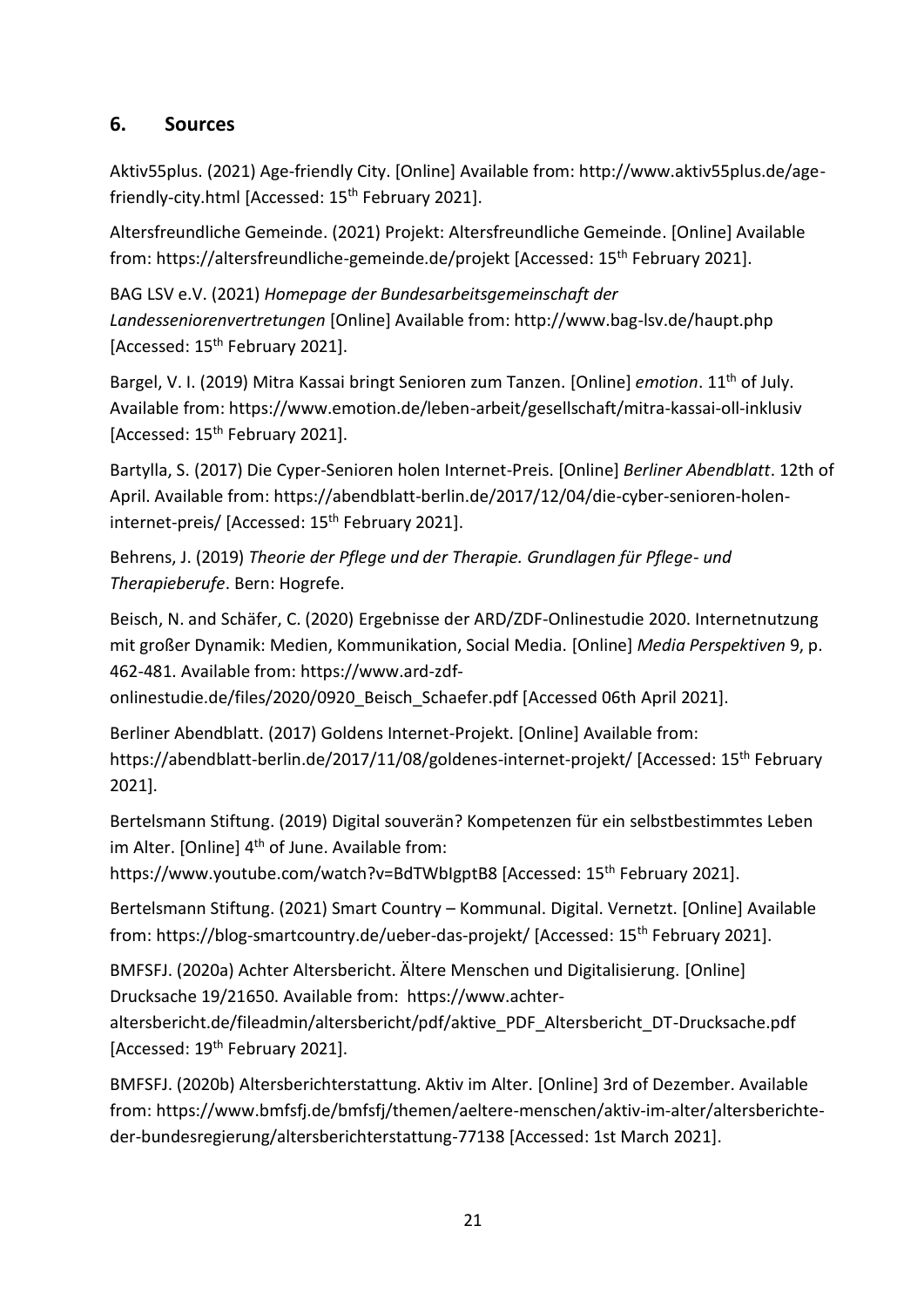BMFSFJ. (2021) Über den Achten Altersbericht. [Online] Available from: https://www.achteraltersbericht.de/bericht [Accessed: 1st March 2021].

BMEL and BMG. (2021) Die Initative IN FORM. [Online] Available from: https://www.inform.de/in-form/allgemein/ [Accessed: 15th February 2021].

Bürgel, O. (2020) Digital im Alter: Projekt "SeniorenNetz". [Online] *YouTube Channel* Senatsverwaltung für Integration, Arbeit, Soziales. 6<sup>th</sup> of October. Available from: https://www.youtube.com/watch?v=iYkJO9zKKmE [Accessed: 15<sup>th</sup> February 2021].

Destatis - Statistisches Bundesamt. (2021) Wirtschaftsrechnungen. Private Haushalte in der Informationsgesellschaft – Nutzung von Informations- und Kommunikationstechnologien. [Online] Fachserie 15 Reihe 4. Available from:

https://www.destatis.de/DE/Themen/Gesellschaft-Umwelt/Einkommen-Konsum-Lebensbedingungen/IT-Nutzung/Publikationen/Downloads-IT-Nutzung/private-haushalte-ikt-2150400207004.pdf? blob=publicationFile [Accessed: 19<sup>th</sup> February 2021].

Die Bundesregierung. (2020) Digitalisierung gestalten. Umsetzungsstrategie der Bundesregierung. [Online] 5<sup>th</sup> revised edition, September 2020. Available from: https://www.bundesregierung.de/resource/blob/992814/1605036/ad8d8a0079e287f694f04cb ccd93f591/digitalisierung-gestalten-download-bpa-data.pdf?download=1 [Accessed: 26th January 2021].

Doh, M. (2020) Auswertung von empirischen Studien zur Nutzung von Internet, digitalen Medien und Informations- und Kommunikations-Technologien bei älteren Menschen. Expertise zum Achten Altersbericht der Bundesregierung. [Online] Available from: https://www.achteraltersbericht.de/fileadmin/altersbericht/pdf/Expertisen/Expertise-Doh.pdf [Accessed: 19th February 2021].

DTB-Akademie. (2021) DTB-Bewegungsexpert\*in in der Pflege. [Online] Available from: https://www.dtb-akademie.de/dtb/ausbildung-fuer-aeltere/ausbildungen-aeltere/dtbbewegungsexperte-der-altenpflege [Accessed: 15<sup>th</sup> February 2021].

Ebenhardt, B. (2020) Wohnungswirtschaft 4.0. Expertise zum Achten Altersbericht der Bundesregierung. [Online] Available from: https://www.achteraltersbericht.de/fileadmin/altersbericht/pdf/Expertisen/Expertise-Eberhardt.pdf [Accessed: 19<sup>th</sup> February 2021].

Eurostat, the statistical office of the European Union. (2021) EC data browser. Individuals' level of digital skills. [Online] Online data code: ISOC\_SK\_DSKL\_I, last update: 26/01/2021 11:00. Available from: https://ec.europa.eu/eurostat/databrowser/view/isoc\_sk\_dskl\_i/default/table [Accessed: 10<sup>th</sup> March 2021].

GfK Verein. (2018) 50plus: Siegeszug der Smartphones. [online] Available from: https://www.nim.org/compact/fokusthemen/50plus-siegeszug-der-smartphones [Accessed: 19th February 2021].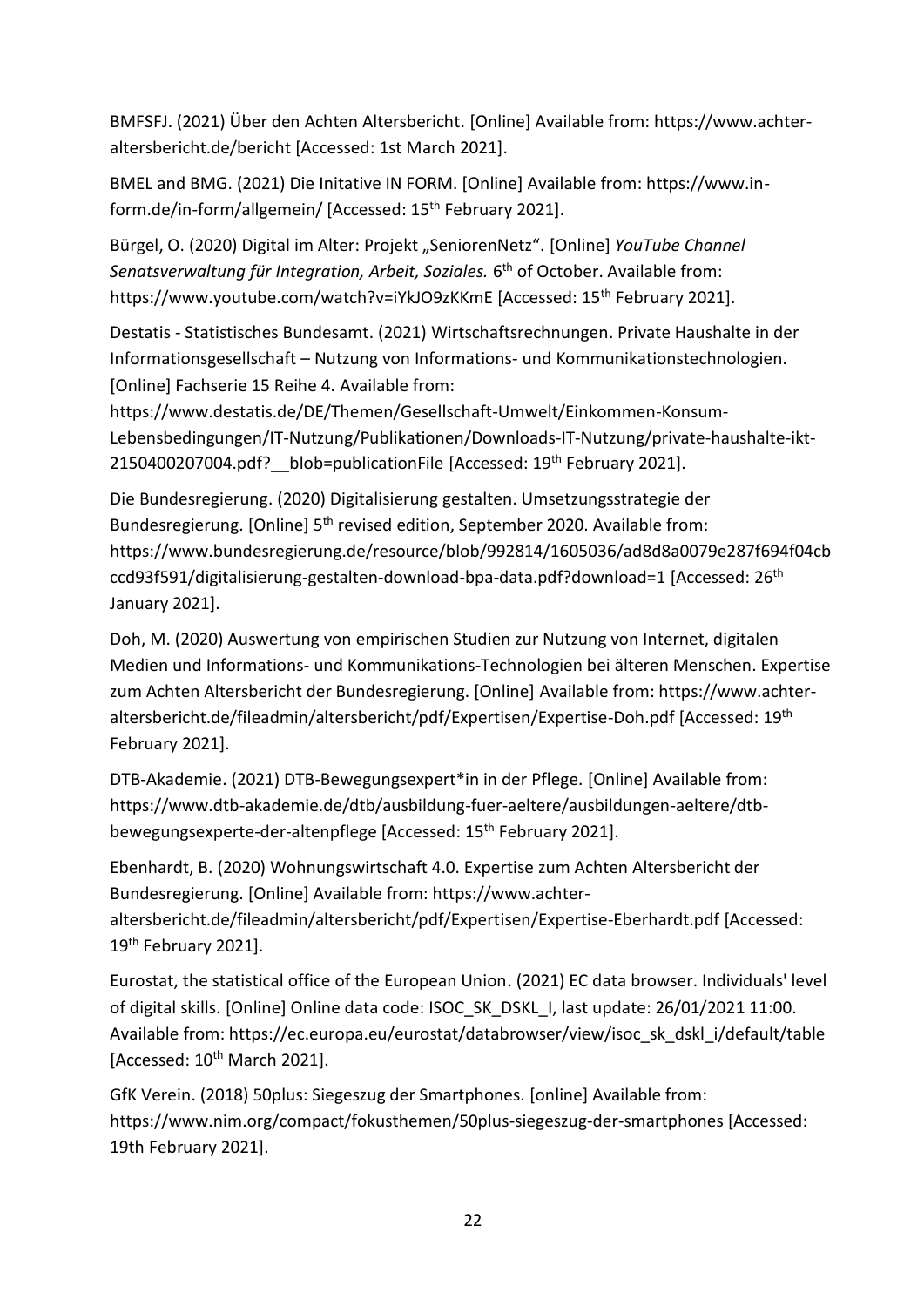Gilsbach, S. (2019) Rade gibt bei Senioren den Takt vor. [Online] *RP Online*. 14th of November. Available from: https://rp-online.de/nrw/staedte/radevormwald/radevormwald-hamburgerbesucher-bewundern-seniorenfreundlichkeit aid-47136807?output=amp [Accessed: 15<sup>th</sup> February 2021].

GRÜNE 60PLUS. (2020) Der Koalitionsvertrags ist durch – so wird Hamburg altersfreundlich! [Online] Available from: https://60plus.gruene-hamburg.de/das-bringt-der-koalitionsvertragfuer-uns-aeltere/ [Accessed: 8<sup>th</sup> February 2021].

Hackendahl, H. (2019) Senioren-Graffitiprojekt "Sprayhilfe statt Gehhilfe" nimmt Gestalt an. [Online] *Op-online*. 2nd of July. Available from: https://www.oponline.de/region/hanau/grossauheim-senioren-graffitiprojekt-sprayhilfe-statt-gehhilfe-nimmtgestalt-12754026.html [Accessed: 17<sup>th</sup> February 2021].

Körber Stiftung. (2020) Kommunale Innovation. Altersfreundlichkeit in Zeiten der Corona-Pandemie. [Online] *Spotlight Demografie* 5. Hamburg. Available from: https://www.koerberstiftung.de/fileadmin/user\_upload/koerber-stiftung/redaktion/koerber-demografiesymposien/pdf/2020/Broschuere\_Demografie-Symposium\_Kommunale-Innovation.pdf [Accessed: 29<sup>th</sup> March 2021].

Netzwerk Märkisches Viertel. (2018): SeniorenNetz Märkisches Viertel. [Online] Available from: https://www.netzwerkmv.de/index.php?id=82 [Accessed: 15<sup>th</sup> February 2021].

Neß, D. (2020) Sprayhilfe statt Gehhilfe - Update. [Online] Menschen in Hanau. 26<sup>th</sup> of September. Available from: https://menschen-in-hanau.de/de/sprayhilfe-statt-gehhilfeupdate/ [Accessed: 17<sup>th</sup> February 2021].

Olk, T. (2009) Politische Partizipation älterer Menschen durch Seniorenvertretungen. Seniorenvertretungen – Politische Partizipation älterer Menschen in Bund, Land und Kommune. [Online] *BAG LSV e.V.* p. 10-12. Available from: http://www.bag-

lsv.de/eigenedateien/dokumente/Dokumente/baglsvbroschuere2009doppelseite140509.pdf [Accessed: 15<sup>th</sup> February 2021].

Oll Inklusiv Senioren & Senioritas. (2020) *YouTube Channel*. [Online]. Available from: https://www.youtube.com/c/OllInklusivSeniorenSenioritas/videos [Accessed: 15th February 2021].

Pelizäus-Hoffmeister, H. (2013) Gesellschaftliche Teilhabe Älterer durch Alltagsmobilität. [Online] *Forum Qualitative Sozialforschung.* 15 (1). Art. 11. Available from: https://www.researchgate.net/publication/287584694 Social inclusion of the elderly by ev eryday mobility [Accessed: 29<sup>th</sup> March 2021].

Stubbe, J., Schaat, S. and Ehrenberg-Silies, S. (2019) Digital souverän? Kompetenzen für ein selbstbestimmtes Leben im Alter. [Online] Bertelsmann Stiftung. Available from: https://www.bertelsmann-stiftung.de/de/publikationen/publikation/did/digital-souveraen/ [Accessed 25<sup>th</sup> February 2021].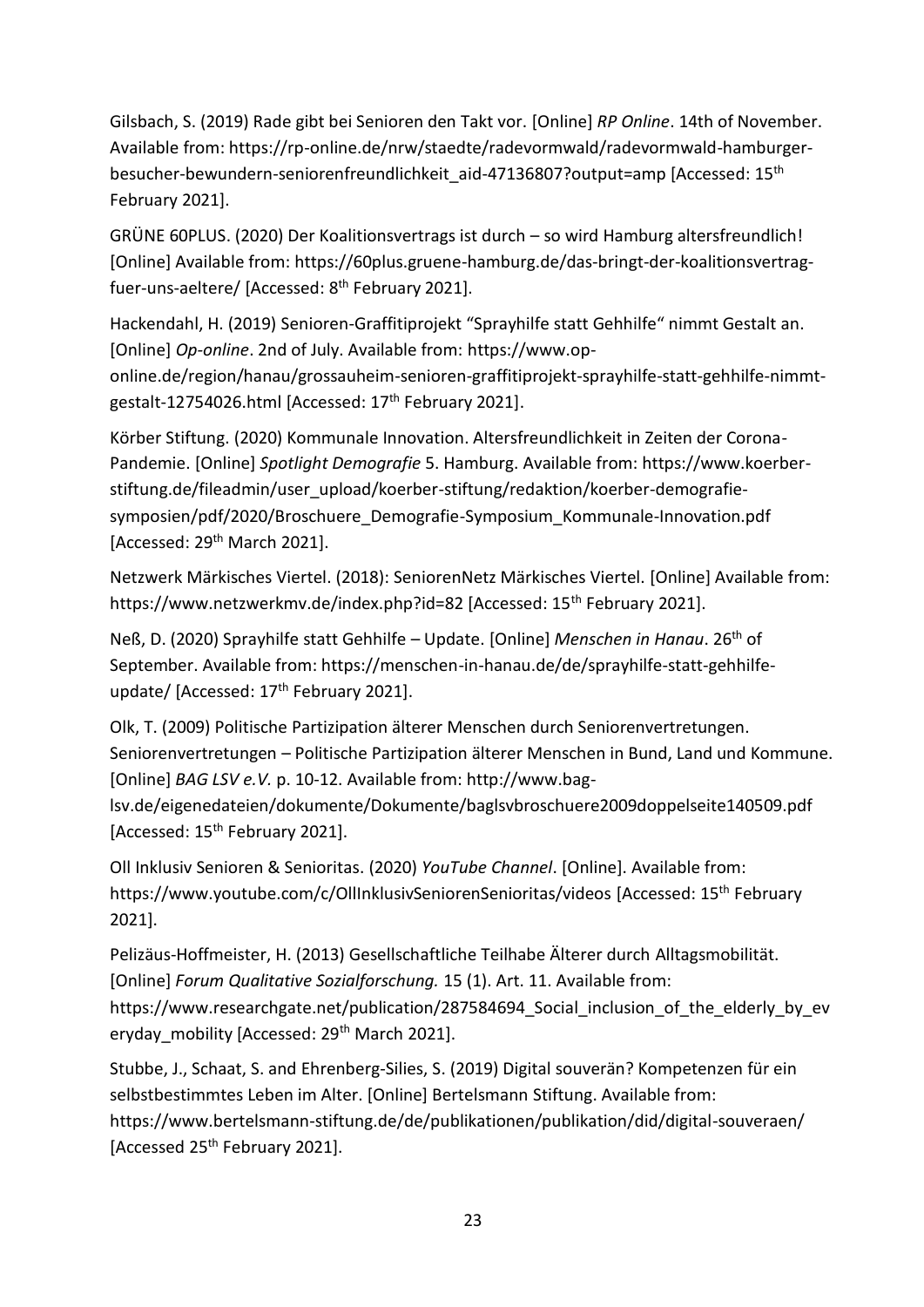Wahl, F. (2019) Die smarten Senioren in Elsoff. [Online] *Smart Country*. 27th of January. Available from: https://blog-smartcountry.de/die-smarten-senioren-in-elsoff/ [Accessed: 15<sup>th</sup> February 2021].

WHO. (2021) Ageing and life-course. Age-friendly environments. [Online] Available from: https://www.who.int/ageing/projects/age-friendly-environments/en/ [Accessed: 29<sup>th</sup> March 2021].

Wiechmann, T. und Terfrüchte, T. (2017) Smart Country regional gedacht – Teilräumliche Analysen für digitale Strategien in Deutschland. [Online] Bertelsmann Stiftung. Available from: https://www.bertelsmann-

stiftung.de/fileadmin/files/Projekte/Smart\_Country/SCRegional\_Juni2017\_final.pdf [Accessed: 29th March 2021].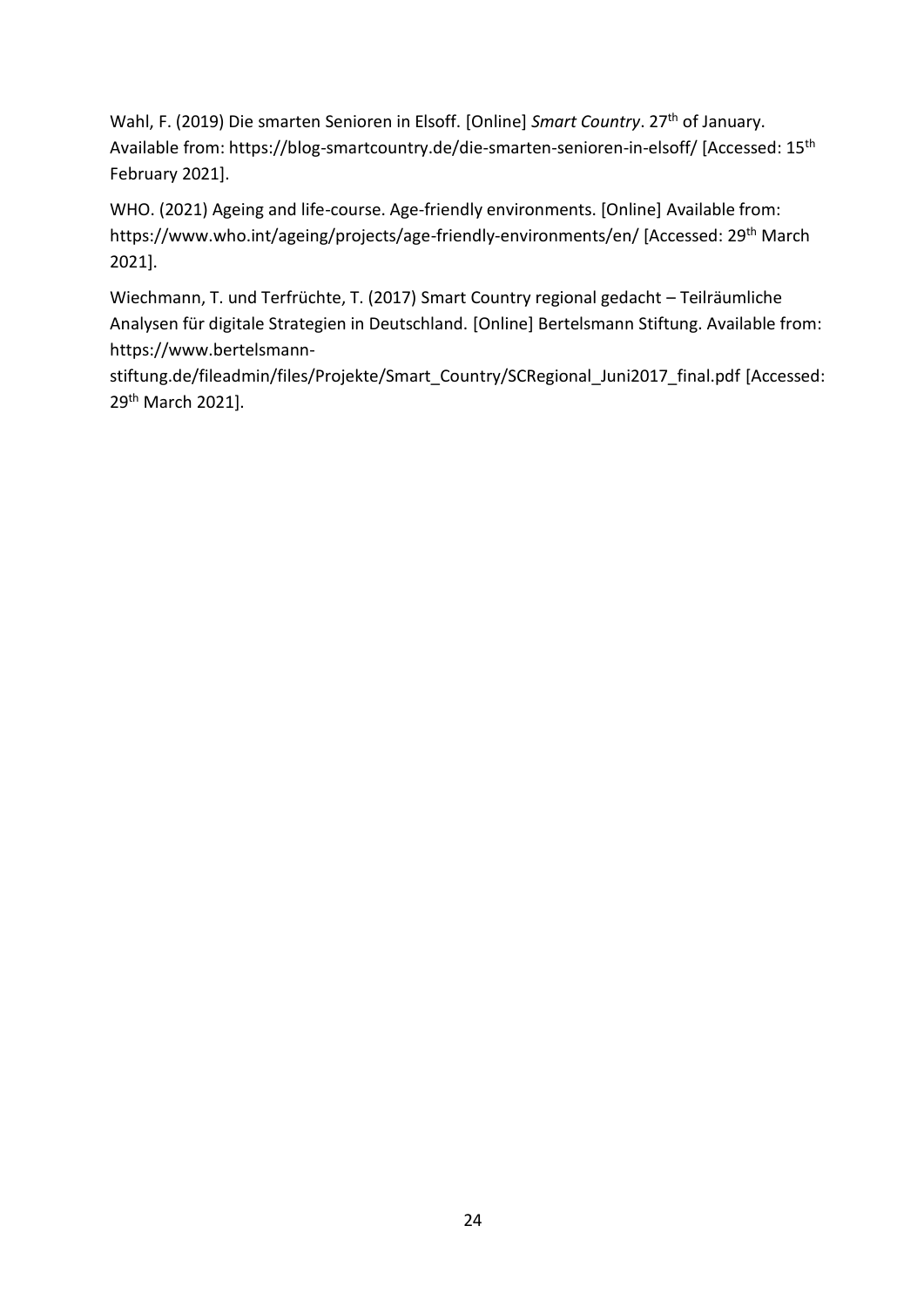# <span id="page-24-0"></span>**Annex 1: Lead questions for interviews with stakeholders or experts**

**Organisation:** …

**Professional background:** …

The **Bridge the Gap!** project aims to train, empower and support older people to explore, analyse and (re-)shape their neighbourhoods as activists according to their interests and needs and to make use of digital tools to do this.

- **Q1** Why is it important to increase the digital literacy of older people in a project like **Bridge the Gap!**?
- **Q2** What are the main obstacles for older citizens to actively participate in their community?
- **Q3** What benefits can digitalisation bring to older citizens?
- **Q4** What disadvantages do you see for those who cannot use digital tools?
- **Q5** In your opinion, what are the main barriers preventing older citizens from using digital tools?
- **Q6** What is particularly important when teaching knowledge about the use of digital tools to the group of older citizens (e.g. regarding settings, proceedings …)?
- **Q7** Which digital technology skills are older citizens particularly keen to learn?"
- **Q8** Which training methods can you recommend?
- **Q9** What should be considered to in reaching out to older people with fewer opportunities (e.g. socio-economic or health issues) and involving them in a digital training to improve their neighbourhoods?

**Q10** Do you have ideas or know about inspiring examples of creating age-friendly environments with the help of digital means?